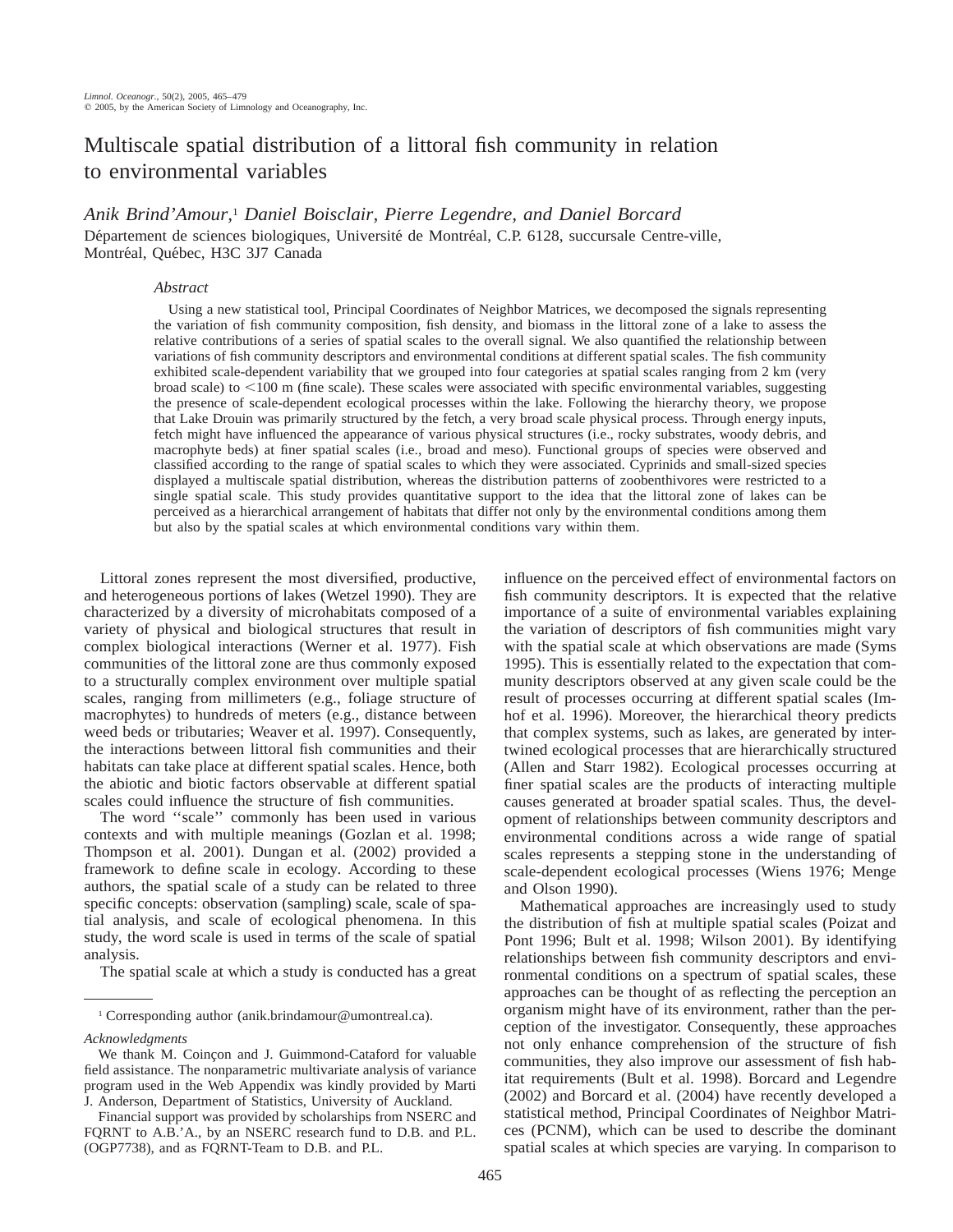

Fig. 1. Map of Lake Drouin (Lanaudière, Québec). Black diamonds represent the 90 sampling sites in the littoral zone of the lake. Depths are given in meters.

other multiscale approaches that operate at a few selected scales, this method presents the advantage of analyzing a wide range of spatial scales. The PCNM method is based on the spectral decomposition of a survey space into a complete series of spatial scales under a spatially continuous sampling design.

In this study, we used the method of Borcard and Legendre (2002) and Borcard et al. (2004) to investigate the multiscale distribution of a fish community in a lake located on the Laurentian shield in Québec, Canada. We specifically tested four hypotheses: (1) the variance of the littoral zone fish community can be decomposed into fractions of variance corresponding to different spatial scales; (2) the structure of fish communities perceived at different spatial scales can be related to environmental variables that vary at these scales; (3) the spatial scales at which a fish community is structured, as well as the explanatory potential of environmental variables, can vary within a season; and (4) the species can be classified from generalists to specialists according to the range of spatial scales at which they vary the most.

## Methods

*Study lake*—Sampling was conducted in Lake Drouin  $(46°09'W, 73°55'N;$  Lanaudière region of Québec, Canada) during spring and summer 2001 (Fig. 1). Lake Drouin was selected for this study because it has a diversified littoral zone with woody debris, rocky substrate, sandy beaches, and patches of macrophytes of mixed species, such as the water shield *Brassenia schreberi,* pipewort *Eriocaulon aquaticum,* Eurasian milfoil *Myriophyllum spicatum,* and water lilies *Nymphea* sp. This mesotrophic lake has a surface area of 31 ha, a maximum depth of 22 m, and a perimeter of 4.8 km (calculations based on the sum of the size of each sampling unit). The water column is thermally stratified from May to

October. During this period, surface water temperature ranges from  $15^{\circ}$ C to  $26^{\circ}$ C and bottom temperature from  $4^{\circ}$ C to 8<sup>°</sup>C. The thermocline forms at 4.5 m depth in mid-June and breaks down in early October.

*Sampling procedure*—A series of fish community descriptors and physical variables were quantified over 90 sites that covered the complete perimeter of the study lake. The length of a sampling site was defined by its shore length; the mean length was  $53.9 \text{ m}$  (range  $40.6 - 67.2 \text{ m}$ ). The width of a sampling site (5–10 m) was determined by the distance from the shore to the 3 m depth isobath. The limit of 3 m was adopted because it corresponded to the depth at which all fish observed could be correctly counted and identified to the species level while snorkeling. The mean width of a site was 10.5 m (range 9–12 m). Geographical coordinates were estimated at each site by a global positioning system (Garmin-GPS 12) with a precision of  $\pm 10$  m. The perimeter of the lake was further separated into two sections comprising 48 (Section 1) and 42 sites (Section 2). These sections were surveyed for 2 d consecutively (i.e., Section 1 was sampled during day 1 and Section 2 was sampled during day 2). This procedure was used because a maximum of 50 sites could be surveyed within 4–5 h. Sampling was limited to this time interval each day because local fish community composition can change among periods within a day (dawn, midday, dusk; Keast and Harker 1977). The sites were surveyed three times (i.e., on 6 consecutive days) in the spring (from 25 to 30 June), and again during the summer (from 29 July to 4 August). The sites from the 2 consecutive days (i.e., two sections) were put in the same data file, representing the complete perimeter of the lake as a circular continuum. The data for the three pairs of days (i.e., three complete perimeters) were then added within homologous sections of the lake. This addition of the sections was done to minimize the effects of daily variations of fish community characteristics [at each site. The justification for this procedure is given in](http://www.aslo.org/lo/toc/vol_50/issue_2/0465a1.pdf) Web Appendix 1 at  $\frac{http://www.aslo.org/lo/toc/vol_50/is-1}{http://www.aslo.org/loc/vol_50/is-1}$ sue\_2/0465al.pdf.

*Fish community sampling*—The fish community was surveyed with a modified version of the visual survey technique described by Harmelin-Vivien et al. (1985). This technique requires two observers that snorkel at the water surface, performing zigzags over the complete length and width of a sampling site, following a trajectory globally parallel to the shore. During the surveys, the distance between the two observers was kept to  $\sim$ 4 m. This technique allowed the observers to cover 90% of the total area of each site. The observers maintained a constant swimming speed of 10 m  $min^{-1}$  to minimize fish disturbance (Eklöv 1997). The snorkelers noted their observations on plastic polyvinyl chloride cylinders. They identified the species, their relative abundances, and the approximate sizes of the fish (Table 1) as they progressed along the transect. The relative abundance of fish was noted in six classes:  $1 = 1$  individual,  $2 = 2$ individuals,  $3 = 3$  individuals,  $4 = 4$  or 5 individuals,  $5 = 1$  $6-9$  individuals, and  $6 = 10$  individuals or more. Table 1 shows the species size classification that was used during the surveys.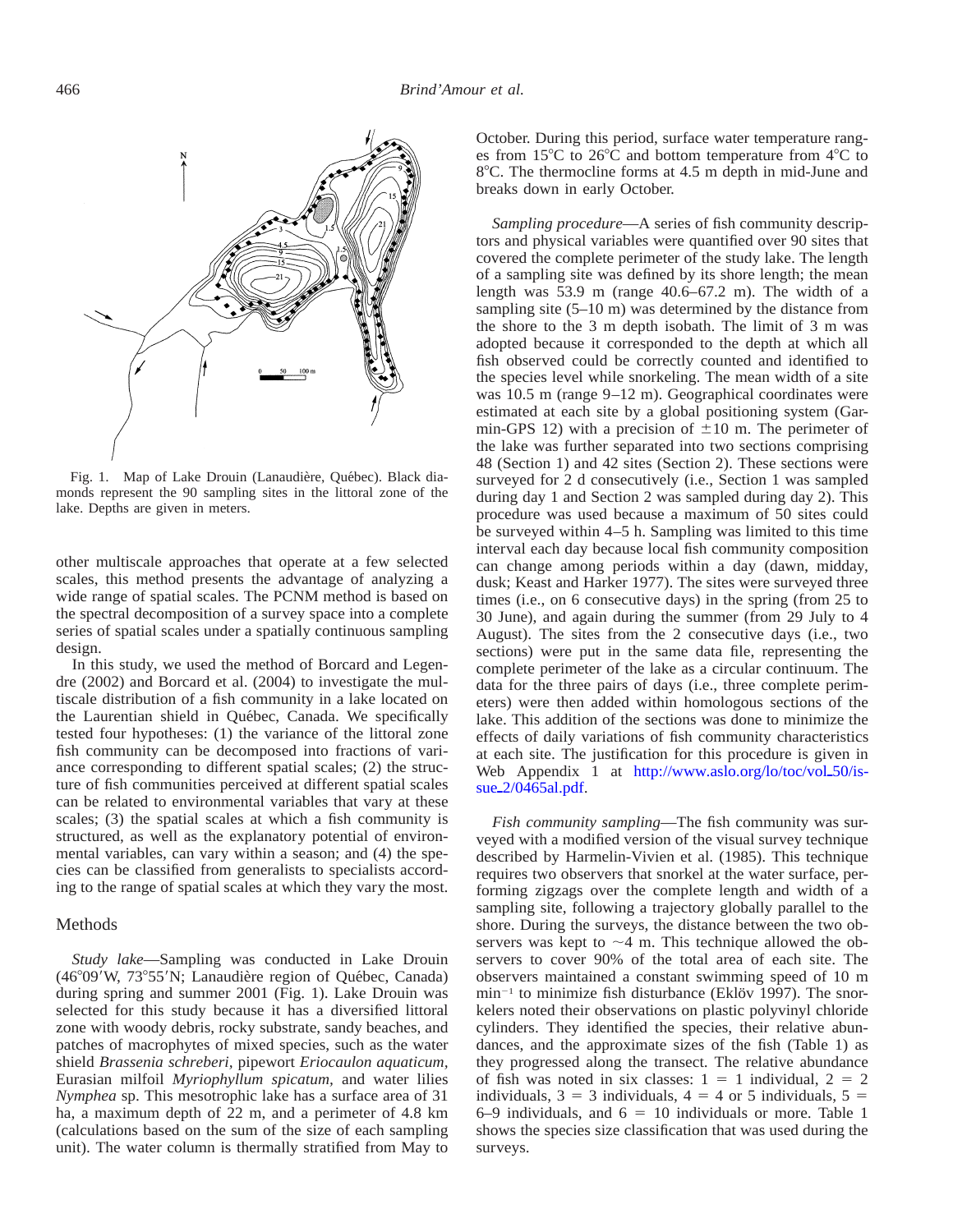|                                                                                      |              | Size (mm)                     |                                     |
|--------------------------------------------------------------------------------------|--------------|-------------------------------|-------------------------------------|
| <b>Species</b>                                                                       | Code         | Small                         | Large                               |
| <i>Pimephales promelas</i> (fathead minnow)                                          | $Pipr*$      | $\leq 40$                     | $41 - 90$                           |
| <i>Perca flavescens</i> (yellow perch)                                               | Pefl         | $55 - 109(65)$                | $110 - 230(35)$                     |
| <i>Lepomis gibbosus</i> (pumpkinseed)                                                | Legi         | $30 - 109(95)$                | $110 - 195(5)$                      |
| Ameiurus nebulosus (brown bullhead)                                                  | Amne         | $50 - 109(25)$                | $110 - 190(75)$                     |
| Notemigonus crysoleucas<br>(golden shiner)                                           | <b>Nocr</b>  | $65 - 109(64)$                | $110 - 225(36)$                     |
| Semotilus atromaculatus (creek chub)                                                 | Seat         | $55-69(55)$                   | $70 - 135(45)$                      |
| Catostomus commersoni (white sucker)<br><i>Fundulus diaphanus</i> (banded killifish) | Caco<br>Fudi | $55 - 159(41)$<br>$55-64(77)$ | $160 - 320(59)$<br>$65 - 85$ $(23)$ |

Table 1. Species size classes used in the text. The species marked with an asterisk was excluded from the analysis because its total abundance was  $\leq$ 1%. Numbers in parentheses indicate the percentage (%) of fish observed by size class.

Brind'Amour and Boisclair (2004) recently compared visual surveys to seine catches for a set of community descriptors. They found that most of the descriptors obtained by visual surveys were estimated with an accuracy similar to that of seining. The total fish density and relative fish biomass were underestimated during visual surveys. However, both descriptors showed similar patterns across the different habitats in lakes. This study suggested that mapping the spatial distribution of total fish density and relative fish biomass with visual surveys on the basis of the approach described above might be appropriate when these descriptors vary at least twofold among the sampling sites.

Table 2. Numerical resolutions and codes for the environmental variables observed at each site.

| Environmental factor         | Code           | Numerical<br>resolution |
|------------------------------|----------------|-------------------------|
| Average littoral slope       | Lit            | Quantitative            |
| Average depth (m)            | Z              | Quantitative            |
| Average temperature          | Temp           | Quantitative            |
| Average dissolved oxygen     | O <sub>2</sub> | Quantitative            |
| Substrata                    |                |                         |
| Sand $(< 2 mm)$              | S <sub>1</sub> | Presence/absence        |
| Gravel $(2-60$ mm)           | S <sub>2</sub> | Presence/absence        |
| Rock $(60-250$ mm)           | S <sub>3</sub> | Presence/absence        |
| Boulder $(>250$ mm)          | <b>S4</b>      | Presence/absence        |
| <b>Bedrock</b>               | S <sub>5</sub> | Presence/absence        |
| Woody debris                 | S <sub>8</sub> | Presence/absence        |
| Riparian use                 |                |                         |
| Cottage/brick wall           | U1.            | Presence/absence        |
| Forest                       | U2             | Presence/absence        |
| Beach                        | U3             | Presence/absence        |
| <b>Bush</b>                  | U <sub>4</sub> | Presence/absence        |
| Warf                         | U <sub>5</sub> | Presence/absence        |
| Riparian trees               | Tree           | Presence/absence        |
| Macrophytes                  |                |                         |
| Average density of emergent  | Emer           | Quantitative            |
| Average density of submersed | Sub            | Quantitative            |
| Percent cover                | Cov            | Percentage              |
| Riparian slope               | Riv            | Presence/absence        |
| Fetch $(m)$                  | <b>Fet</b>     | Quantitative            |
| Tributary                    | Trib           | Presence/absence        |

*Computations*—The fish community at each site was characterized with three types of descriptors: community composition, total fish density, and relative fish biomass. Total fish density was calculated by dividing total fish abundance by the unit area of the sampling site. Because the abundance data (*n<sub>i</sub>*) obtained during the visual surveys were collected in classes, we transformed them into abundance values as follows:  $1 = 1$  individual,  $2 = 2$  individuals,  $3 = 3$  individuals,  $4 = 5$  individuals,  $5 = 8$  individuals, and  $6 = 10$ individuals. This change of state of the abundance data from ordinal to quantitative allowed us to compute the community descriptors. The relative fish biomass (*B*) for any combination of species and size class was estimated as

$$
B = \sum n_{i,s} \times W_{i,s} \tag{1}
$$

where  $n_{i,s}$  is the number of fish per species per size class and  $W_{i,s}$  is the average fish mass (g) per species per size class estimated with the length–mass relationships published in Schneider et al. (2000) and from relationships estimated in our laboratory for Laurentian lakes (Comeau and Boisclair unpubl.).

*Environmental variables*—Sampling sites were characterized by measuring 11 environmental variables at each site: average temperature ( $^{\circ}$ C), dissolved oxygen (mg L<sup>-1</sup>), average littoral slope (m), average water depth (m), substrate composition (nominal: sand, gravel, rocks, boulders, bedrock, woody debris), riparian use (nominal: cottage, forest, beach, bush, wharf), density of macrophytes (described following, emergent, submersed, bottom cover), riparian slope (presence/absence), riparian trees (presence/absence), fetch (described following), and tributary (presence/absence; Table 2). All environmental variables, with the exception of average temperature, dissolved oxygen, density of macrophytes, and fetch, were noted during a pilot study at the end of May 2001. The temperature, dissolved oxygen, and fetch were estimated on each sampling day. Fetch was defined as the effective distance to the nearest shore in the direction of the predominant wind. The density of macrophytes at each site was estimated once per survey period by two snorkelers in four randomly selected 1-m2 quadrats (a 1-m2 frame was thrown from the center of the sampling site in different directions within each site). The number of stems from emer-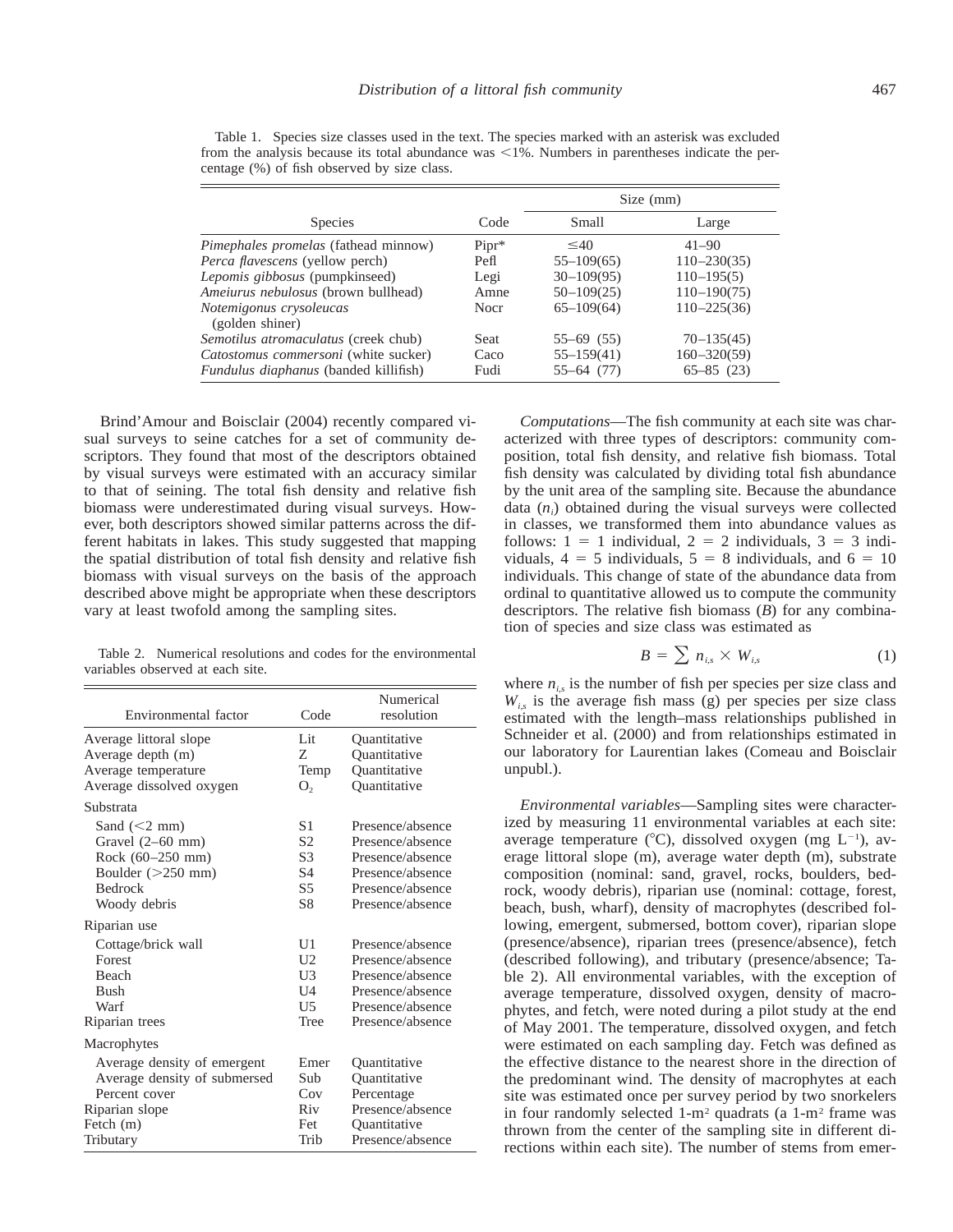

Fig. 2. PCNM variables around a fictitious structure forming a loop. (a) Sites localized on the map. (b) Neighbor matrix. Distances between neighboring sites (heavy lines in panel a) are written in the neighbor matrix in panel b; these distances are equal to 1 in the example. Distances between nonadjacent sites (light lines in panel a) are replaced by four times the maximum value (max  $= 1$ in the example,  $4 \times \text{max} = 4$ ). (e–h) The successive PCNMs are presented by bubbles on the map of the sites: positive values are filled; negative values are empty.

gent and submersed species per 1 m2 was counted. The average number of stems from the four replicates was used in the statistical analysis. The percent cover of plants covering the substrate, representing a tight carpet of *M. spicatum*, was estimated.

*Statistical analyses*—Multiscale patterns: Spatial patterns over a wide range of scales were detected and quantified with the PCNM method proposed by Borcard and Legendre (2002) and Borcard et al. (2004). Using the geographical coordinates of our sampling sites, we constructed a matrix of Euclidean distances among the sites. We truncated the matrix to retain the distances between neighboring sites. The distances larger than a threshold value, chosen to be the larg-

est distance between the centers of two contiguous sites, were replaced by an arbitrarily very large value equal to four times that threshold. For instance, the largest distance between two contiguous sites in our study was 100 m. We replaced all the values of nonneighboring sites with a value equal to 400 (4  $\times$  100 m). The distance between the first and last site was also retained to form a closed loop that depicts the natural structure of a lake shore (Fig. 2). The choice of that arbitrary value was made according to a sensitivity analysis done by Borcard and Legendre (2002). They found that multiple regressions that used principal coordinates obtained with a multiplicative constant of four and above yielded the same  $R^2$  and the same  $p$  values as with any other multiplicative constant larger than four. We com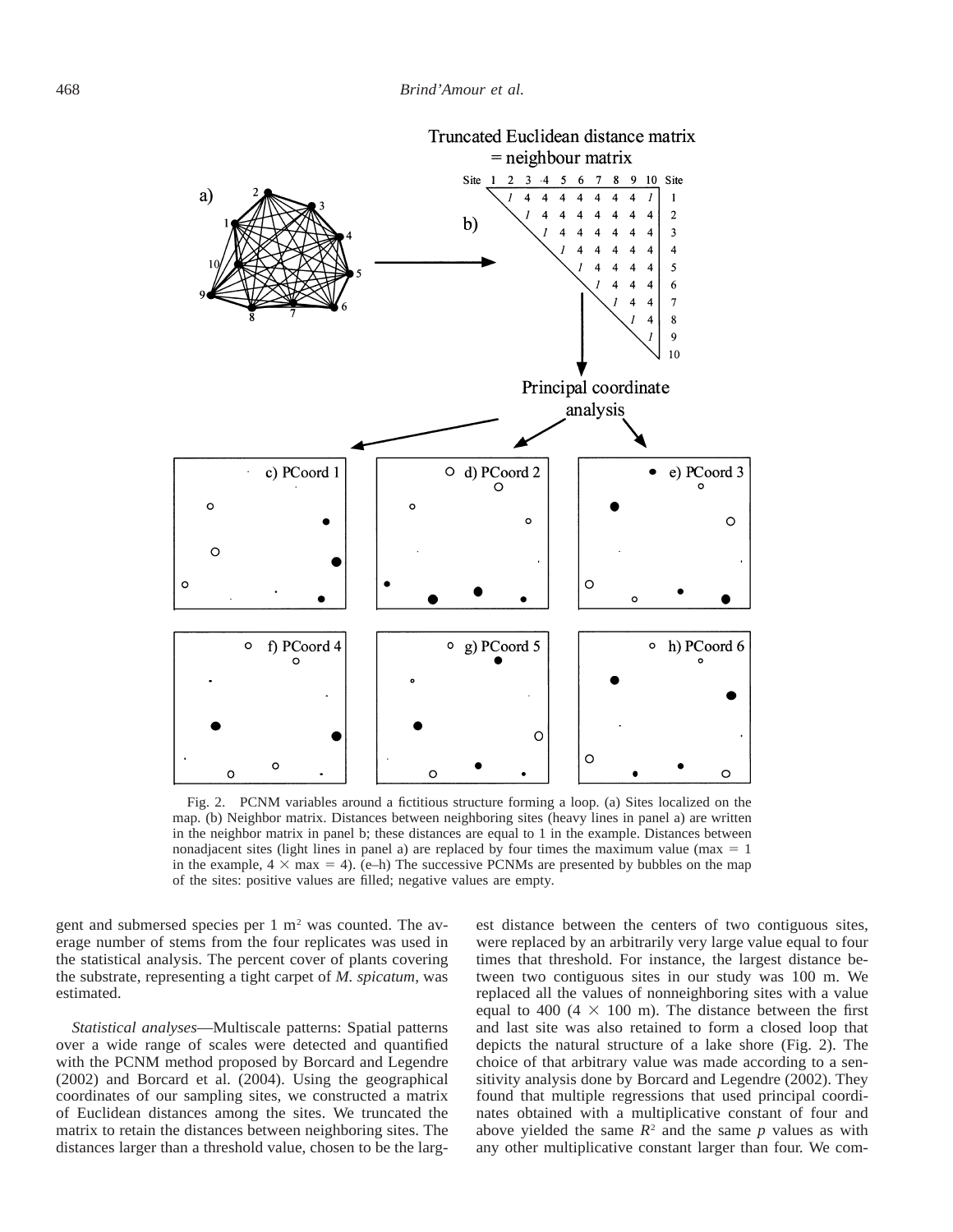puted a principal coordinate analysis of the truncated distance matrix and kept only the coordinates corresponding to positive eigenvalues. The resulting 60 principal coordinates (called principal coordinates of neighbor matrices) were used as explanatory variables either in canonical redundancy analyses (RDA; Rao 1964), computed for the community composition transformed with the Hellinger transformation proposed by Legendre and Gallagher (2001), or in multiple regressions in the case of global metrics (total fish density and relative fish biomass). Significant PCNMs were identified by either (1) a forward selection procedure in the program CANOCO (ter Braak and Smilauer 1998) with unrestricted permutations for the community composition (multiple response variables) or (2) a multiple regression with forward selection of the explanatory variables in SPSS (1999) for the global metrics (single response variable).

PCNM variables correspond to a series of sinusoids with decreasing periods. On the basis of the similarity of their periods, the significant PCNMs were grouped into submodels. These submodels are linear combinations of the significant PCNMs pertaining to a given scale. Only the submodels of significant PCNMs associated with the first canonical axis were analyzed. The second canonical axis was either not significant or represented  $\leq 5\%$  of the total variability of the fish community.

Species abundance data: An RDA was calculated with the species matrix as the response data and each spatial PCNM submodel, in turn, as the explanatory variable. The loadings of the species scores from the RDA provided the contributions of the species to each spatial submodel.

Environmental variables: A multiple regression analysis with forward selection was carried out with the use of SPSS (1999). The environmental variables were used to explain the submodels describing the spatial distributions of the fish community descriptors (i.e., community composition, total fish density, and relative fish biomass) at each spatial scale. The threshold probabilities for the partial *F* statistics used in the selection were  $p = 0.05$  to include and  $p = 0.10$  to remove a variable.

#### Results

A total of 10,500 fish belonging to eight species were observed in the 90 sites visually surveyed in our study. Of these fish, 59% were observed in June, whereas 41% were observed in August. *Lepomis gibbosus* (L.) represented 51% of the total number of fish observed. Six species each represented ,20% of the total number of fish: *Notemigonus crysoleucas* (M.), *Semotilus atromaculatus* (M.), *Fundulus diaphanus* (L.), *Ameiurus nebulosus* (L.), *Perca flavescens* (M.), and *Catostomus commersoni* (L.).

The community composition, total fish density, and relative fish biomass varied greatly between sampling sites in June (Fig. 3a) and August (Fig. 3b). An exception was observed in *L. gibbosus* (Legi), which displayed high densities in almost all the sites in the 2 sampling months. The other species, as well as the total fish density and the relative fish

biomass, were distributed in patches of varying sizes localized in different regions of the lake.

*Classification of spatial scales*—The variance of the littoral fish community was decomposed with respect to submodels of significant PCNMs. On the basis of the similarity of their periods, the PCNMs were grouped into four submodels: a very broad scale submodel with a range of nearly 2 km, corresponding to PCNM 1 and 2; a broad-scale submodel ranging from 500 to 1,000 m, corresponding to PCNMs 3–9; a mesoscale submodel ranging from 200 to 450 m, which corresponded to PCNMs 10–35; a fine-scale submodel with a range of  $\leq 100$  m corresponding to PCNMs 36–60.

*Multiscale patterns*—June: The three descriptors of the fish community displayed spatial variability across 19 of the 60 PCNMs (Table 3). These principal coordinates accounted for 20%, 42%, and 46% of the among-site variability of community composition, of total fish density, and of relative fish biomass, respectively. The PCNMs were grouped into four submodels, ranging from very broad to fine scale.

Only *N. crysoleucas* (Nocr) varied significantly at a very broad spatial scale (Table 4a). The density of *N. crysoleucas* was highest in the northern part of the lake (Table 5a; Fig. 4a). The environmental variables explained 51% of the spatial variation in density of *N. crysoleucas* (Table 6). Fetch (Fet) was the explanatory variable contributing most to the model, as shown by its standardized coefficients  $(b = 0.565)$ . Four other explanatory variables contributed to the model at that scale: density of emergent macrophytes (Emer), bottom cover (Cov), presence of riparian forest (U2), and the presence of woody debris (S8).

Only *S. atromaculatus* (Seat) was correlated to the broadscale model (Table 4a). The density of *S. atromaculatus* was highest on the northern shore of the lake and on the western shore of the bay (Table 5a; Fig. 5a). Total fish density and relative fish biomass reached their highest values at the tip of the elongated bay in the southern portion of the lake, along the northeastern shore and on the west side of the lake (Table 5a; Fig. 5b). The environmental variables that significantly contributed to the broad-scale submodels were similar among the community descriptors (Table 6); they explained 26%, 17%, and 36% of the among-site variability in community composition, total fish density, and relative fish biomass, respectively. Littoral slope (Lit  $b = -0.376$ ) was the variable contributing most to the community composition submodel. The presence of woody debris  $(S8 b = 0.279)$ and the riparian slope (Riv  $b = -0.409$ ) were the environmental variables contributing most to the total fish density and relative fish biomass submodels. Other variables related to the type of substrate (sand S1, boulders S4) also contributed to the three submodels.

At meso scale, the three types of community descriptors displayed spatial dependency. Two different spatial distribution patterns were observed (Fig. 6a,b). The first distribution pattern, displayed by community composition, consisted of patches of three species, *N. crysoleucas* (Nocr), *S. atromaculatus* (Seat), and *C. commersoni* (Caco; Fig. 6a), that alternated with those of *L. gibbosus* (Legi) and *F. dia-*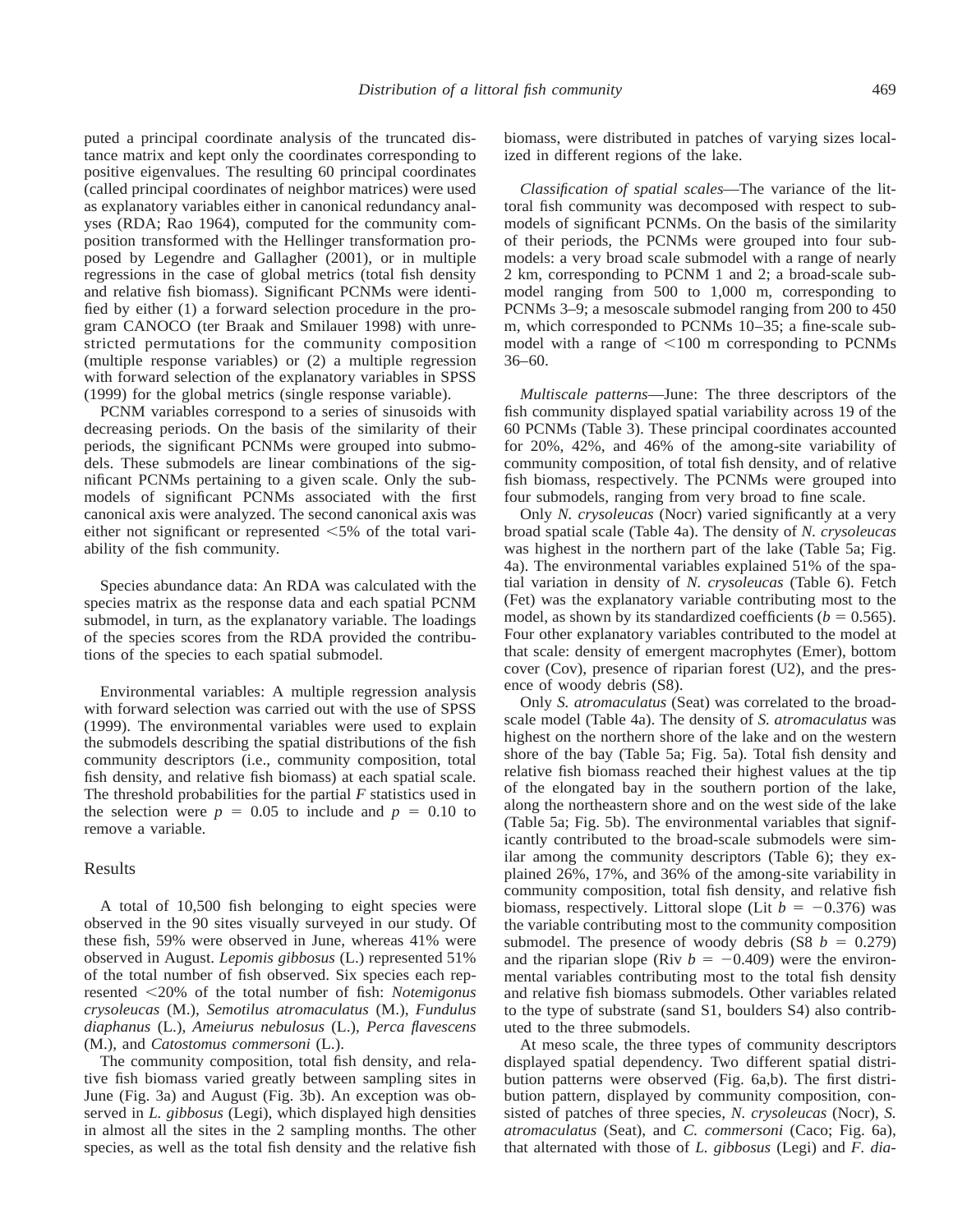

Fig. 3. Map of Lake Drouin showing the observed values of the fish community descriptors for the months of (a) June and (b) August. The size of the bubbles is proportional to the observed values.

*phanus* (Fudi; Table 5a). The second pattern showed patches of high forecasted values of total fish density and relative fish biomass. These two descriptors reached their highest values in patches at the tip of the elongated bay, on the southeastern part of the lake, and along the northwestern shore (Table 5a; Fig. 6b). The environmental variables (Table 6) explained 20% of the community composition, 30% of the variance of relative fish biomass, and a rather small proportion (5%) of the variability in total fish density. The bot-

tom cover by macrophytes (Cov  $b = 0.304$ ,  $b = -0.371$ ) contributed most to the community composition and relative fish biomass submodels. The fetch (Fet) and the emergent macrophytes (Emer) also contributed to the community composition and relative fish biomass submodels. The presence of tributary (Trib) and presence of riparian forest (U2) were the two other variables associated with the meso submodel of relative fish biomass. Total fish density was only associated with riparian trees (Tree  $b = -0.217$ ).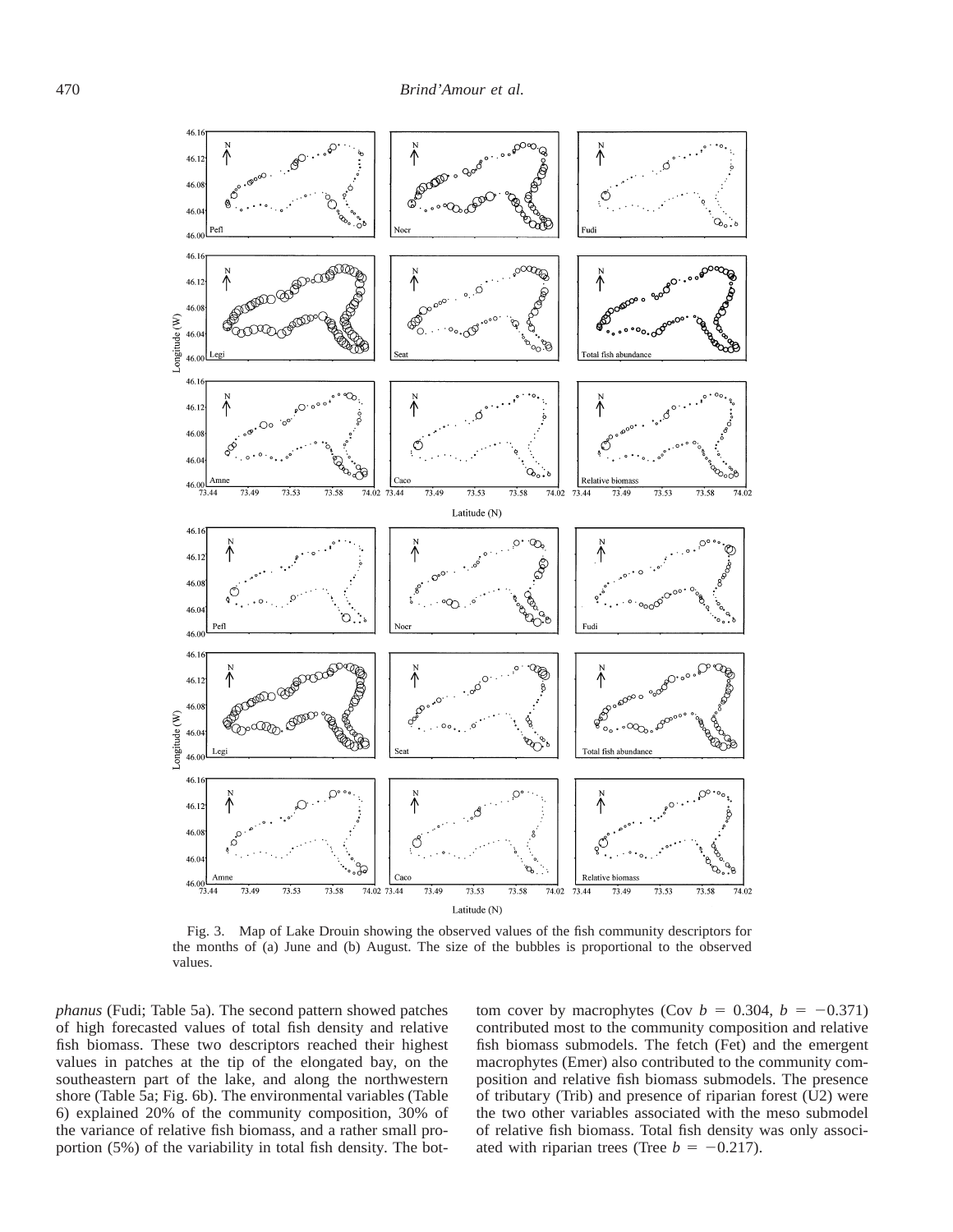| PCNM no.       | Community<br>composition<br>$(R^2=0.195)$ | Total fish<br>density<br>$(R^2=0.422)$ | Relative fish<br>biomass<br>$(R^2=0.455)$ | Spatial scale |
|----------------|-------------------------------------------|----------------------------------------|-------------------------------------------|---------------|
| 1              | $-0.138$                                  |                                        |                                           | Very broad    |
| 3              | 0.169                                     | $-0.240$                               | $-0.216$                                  | <b>Broad</b>  |
| $\overline{4}$ | 0.518                                     |                                        | 0.230                                     | <b>Broad</b>  |
| 5              | 0.199                                     | $-0.314$                               | $-0.215$                                  | Broad         |
| 6              | $-0.231$                                  |                                        |                                           | <b>Broad</b>  |
| 7              | $-0.353$                                  | 0.269                                  |                                           | <b>Broad</b>  |
| 10             | 0.165                                     | $-0.216$                               | 0.299                                     | Meso          |
| 11             | 0.257                                     |                                        |                                           | Meso          |
| 13             | $-0.341$                                  | 0.284                                  | 0.200                                     | Meso          |
| 14             |                                           |                                        | $-0.165$                                  | Meso          |
| 15             |                                           | 0.258                                  |                                           | Meso          |
| 18             | $-0.229$                                  |                                        |                                           | Meso          |
| 19             | $-0.132$                                  |                                        |                                           | Meso          |
| 26             | $-0.181$                                  |                                        |                                           | Meso          |
| 36             | $-0.265$                                  |                                        |                                           | Fine          |
| 44             | 0.289                                     |                                        |                                           | Fine          |
| 47             |                                           |                                        | $-0.192$                                  | Fine          |
| 58             | 0.024                                     |                                        | 0.266                                     | Fine          |
| 60             |                                           |                                        | $-0.213$                                  | Fine          |

Table 3. Regression/canonical coefficients for standardized variables of fish community descriptors detected at different spatial scales in June. Column headings include coefficients of determination  $(R^2)$  for the whole spatial model.

Only the PCNM submodels for the community composition and relative fish biomass displayed spatial dependency at fine scale. They showed similar spatial distributions within the lake; patches of high abundance and relative fish biomass estimates were regularly distributed along the shore (Fig. 7a; Table 5a). The species scores showed that *P. flavescens* (Pefl), *A. nebulosus* (Amne), *F. diaphanus* (Fudi), and *S. atromaculatus* (Seat) were distributed in small patches, ,100 m long and fairly regularly spaced along the shore of the lake. The density of the four species was not explained by any environmental variable (Table 6), whereas the presence of tributary (Trib  $b = -0.228$ ) contributed a small amount to the relative fish biomass model at that scale (*R*<sup>2</sup>  $= 0.052$ ).

August: The three community descriptors displayed patterns of spatial variability similar to that in June, across 24 of the 60 PCNM variables (Table 7). These principal coordinates accounted for 23%, 48%, and 46% of the community composition, total fish density, and relative fish biomass, respectively. The PCNMs were grouped into four submodels, ranging from the very broad to fine scale.

Similar patterns of spatial variability of community composition, total fish density, and relative fish biomass were observed at very broad scale (Fig. 4b; Table 5b). Species scores indicated that *L. gibbosus* (Legi) was more abundant along the eastern part of the lake (Table 4). The abundance of *N. crysoleucas* (Nocr) showed the inverse distribution pattern, being most abundant in the western part of the lake. Total fish density and relative fish biomass values were more abundant in the western part of the lake (Fig. 4b). High proportions of the variability of community descriptors were explained by the environmental variables (Table 8; com-

Table 4. Species scores on the first canonical axis of each spatial scale submodel for the months of June and August. See Table 1 for the species codes. No significant relationship was found between the community composition and the fine spatial scale in August.

|        | Very broad | <b>Broad</b> | Meso      | Fine      |
|--------|------------|--------------|-----------|-----------|
| June   |            |              |           |           |
| Pefl   | $-0.149$   | 0.275        | 0.035     | $-0.227*$ |
| Legi   | $-0.066$   | 0.284        | $-0.374*$ | $-0.019$  |
| Amne   | 0.167      | 0.279        | $-0.008$  | $-0.223*$ |
| Nocr   | $0.258*$   | $-0.283$     | $0.237*$  | $-0.020$  |
| Seat   | 0.031      | $-0.499*$    | $0.372*$  | $0.284*$  |
| Caco   | $-0.065$   | 0.241        | $0.319*$  | 0.072     |
| Fudi   | $-0.164$   | $-0.029$     | $-0.276*$ | $-0.229*$ |
| August |            |              |           |           |
| Pefl   | $-0.165$   | $-0.312*$    | $-0.002$  |           |
| Legi   | $-0.260*$  | 0.142        | $-0.364*$ |           |
| Amne   | 0.081      | $-0.335*$    | $-0.021$  |           |
| Nocr   | $0.377*$   | $-0.259*$    | $0.421*$  |           |
| Seat   | 0.116      | $-0.289*$    | $0.438*$  |           |
| Caco   | 0.008      | $-0.138$     | 0.100     |           |
| Fudi   | 0.096      | $0.377*$     | $-0.240$  |           |

\* Species that markedly contribute to a given scale.

munity composition 72%; total fish density 76%; relative fish biomass 76%). Fetch (Fet) was the environmental variable that contributed most to the three very broad scale submodels ( $b = -0.749$ ;  $b = -0.802$ ;  $b = -0.802$ ). The abundance per species was explained by three other environmental variables that contributed to the submodel: the

Table 5. Median values of the fish community descriptors for the four submodels for the months of June and August. See Table 1 for the species codes.

|                                          | Very  |              |       |       |
|------------------------------------------|-------|--------------|-------|-------|
|                                          | broad | <b>Broad</b> | Meso  | Fine  |
| a) June (fish $m^{-2}$ )                 |       |              |       |       |
| Pefl                                     |       |              |       | 0.001 |
| Legi                                     |       |              | 0.024 |       |
| Amne                                     |       |              |       | 0.001 |
| Nocr                                     | 0.009 |              | 0.008 |       |
| Seat                                     |       | 0.012        | 0.001 | 0.003 |
| Caco                                     |       |              | 0.000 |       |
| Fudi                                     |       |              | 0.003 |       |
| Total fish<br>density                    |       | 0.086        | 0.078 | 0.001 |
| Relative fish<br>biomass $(g \, m^{-2})$ |       | 2.061        | 1.707 | 1.698 |
| b) August (fish $m^{-2}$ )               |       |              |       |       |
| Pefl                                     |       | 0.000        |       |       |
| Legi                                     | 0.025 |              | 0.025 |       |
| Amne                                     |       | 0.000        |       |       |
| Nocr                                     | 0.008 | 0.004        | 0.001 |       |
| Seat                                     |       | 0.001        | 0.002 |       |
| Caco                                     |       |              |       |       |
| Fudi                                     |       | 0.002        |       |       |
| Total fish density                       | 0.078 | 0.079        | 0.082 | 0.088 |
| Relative fish                            | 0.923 | 0.942        | 0.923 | 0.733 |
| biomass $(g \, m^{-2})$                  |       |              |       |       |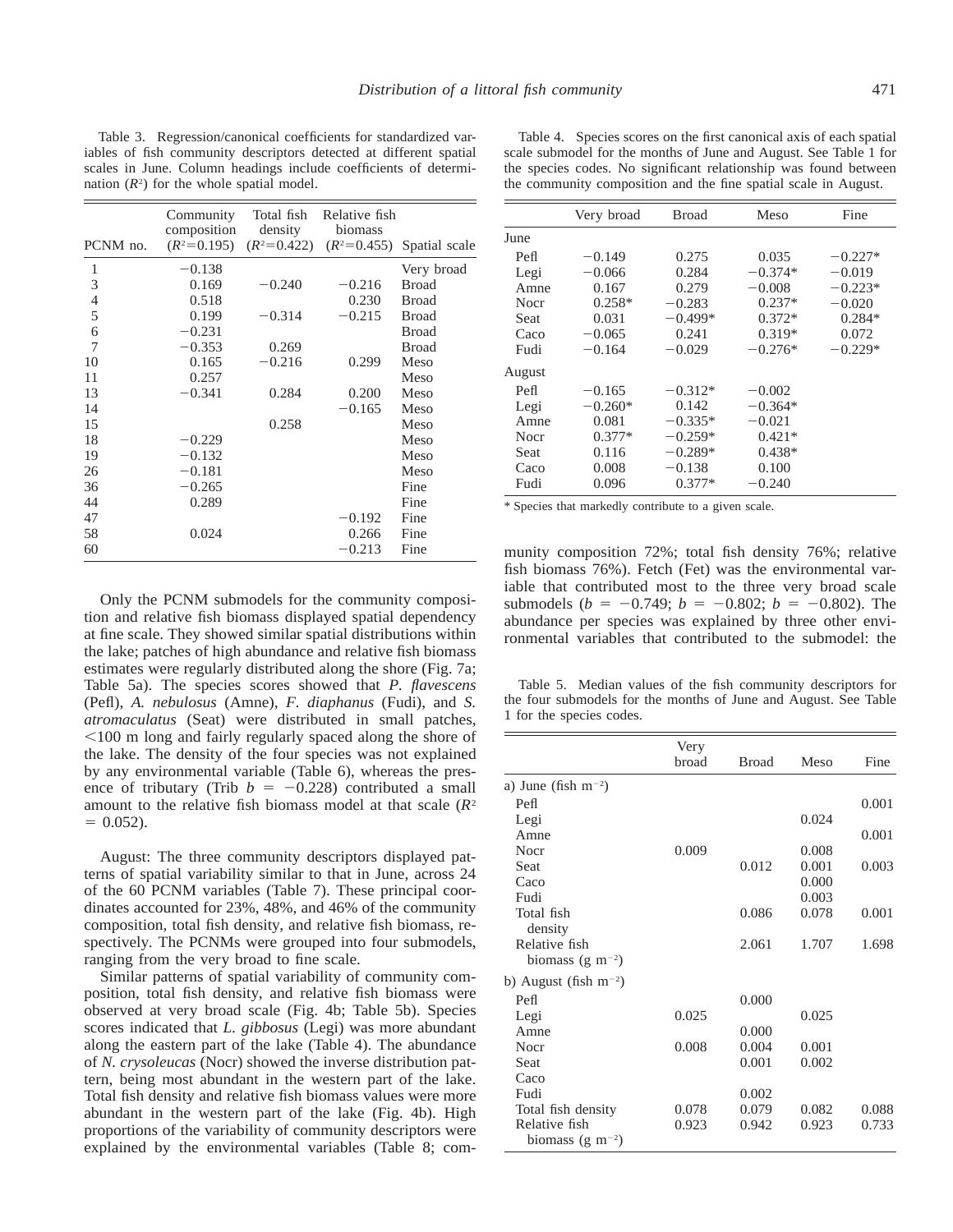

Fig. 4. Map of Lake Drouin showing (a) the forecasted values of the community composition in June and (b) the three fish community descriptors in August at the very broad scale ( $\geq$ 2 km). The size of the bubbles is proportional to the forecasted values. The species marked with  $(+)$  and  $(-)$  are abundant in the filled and empty bubbles, respectively; see Table 4 for details. Species codes are given in Table 1.

density of emergent macrophytes (Emer), bottom cover by macrophytes (Cov), and presence of riparian trees (Tree). The total fish density and total biomass submodels were explained by the same environmental variables: the presence of riparian trees (Tree), density of emergent macrophytes (Emer), riparian slope (Riv), and sand as substrate (S1).

Similar patterns of spatial variability of community composition, total fish density, and relative fish biomass were observed at broad scale in August (Table 7). Four species were distributed along the northern and southern parts of the lake (Table 4b; Fig. 5c): *P. flavescens* (Pefl), *A. nebulosus* (Amne), *N. crysoleucas* (Nocr), and *S. atromaculatus* (Seat). *F. diaphanus* (Fudi; Table 5b) was mostly found at the tip of the elongated bay and on the western part of the lake. Total fish density and relative fish biomass displayed the same abundance pattern as *F. diaphanus.* The environmental variables explained 14%, 29%, and 33% of the spatial variation of the community composition, total fish density, and relative fish biomass (Table 8). At that scale, the percent contribution of boulders to the substrate (S4) was the environmental variable that contributed most to all submodels (*b*  $= -0.373$ ,  $b = -0.420$ ,  $b = -0.536$ ). Woody debris (S8) was the other variable that contributed to the total fish den-



Fig. 5. Map of Lake Drouin showing (a) the forecasted values of the community composition and the total fish density and (b) relative fish biomass in June. (c) The community composition, the relative fish biomass, and the total fish density in August at the broad scale (500–1,000 m). The size of the bubbles is proportional to the forecasted values. The species marked with  $(+)$  and  $(-)$  are abundant in the filled and empty bubbles, respectively; see Table 4 for details. Species codes are given in Table 1.

sity model, whereas rock as substrate (S3), the presence of riparian trees (Tree), and bottom cover by macrophytes (Cov) contributed to the relative fish biomass submodel.

At meso scale, the community descriptors displayed a pattern of variation consisting patches ranging from 100 to 500 m along the shore (Fig. 6c; Table 5b). The species scores indicated that *L. gibbosus* (Legi) and *N. crysoleucas* (Nocr) were both distributed inversely with *S. atromaculatus* (Seat). Only the PCNM submodels for the community composition (13%) and relative fish biomass (15%) could be explained by environmental variables at that scale (Table 8). The sub-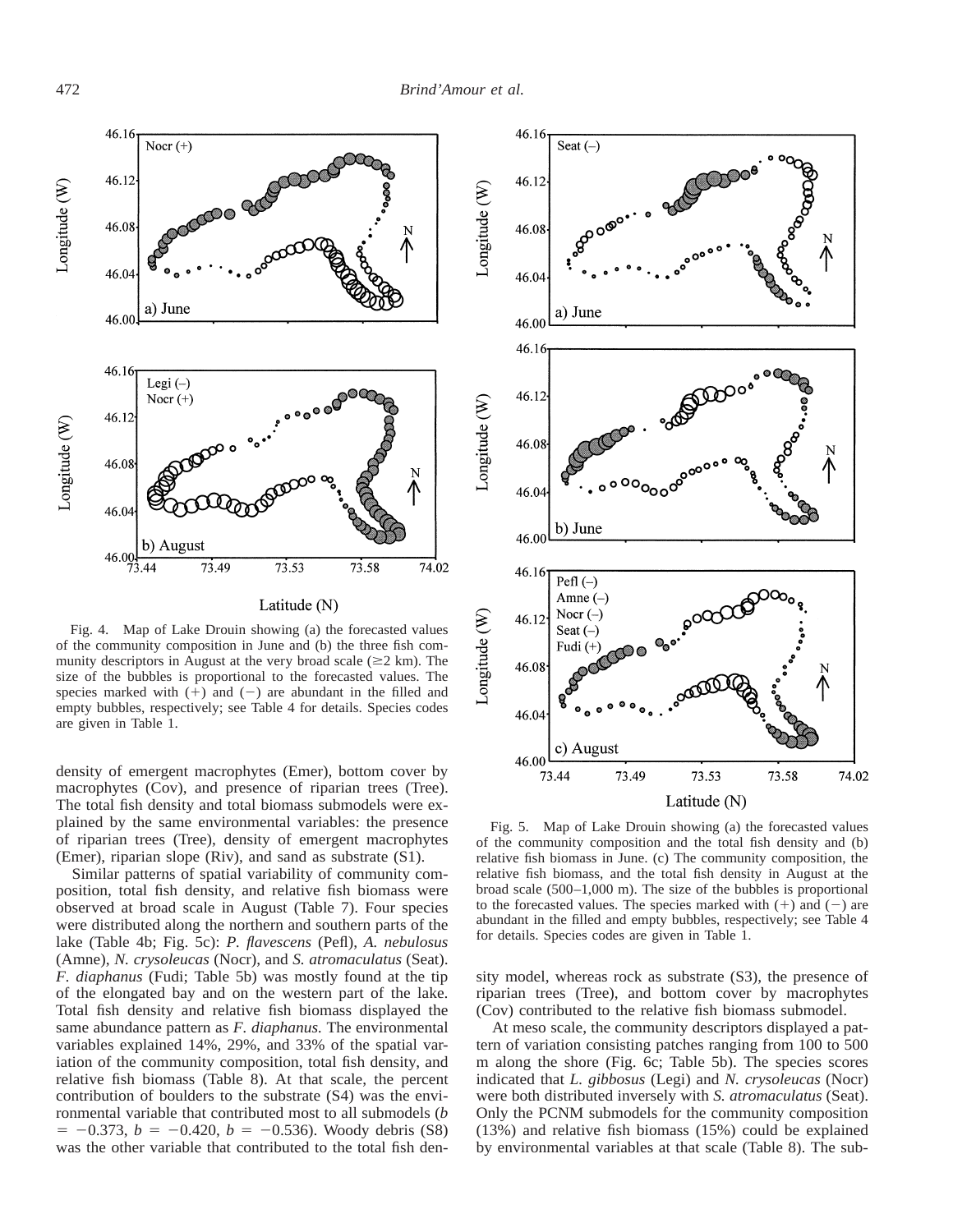Table 6. June standardized coefficients (*b*) of environmental variables that explained significant components of the spatial patterns (PCNM models) of the littoral fish community descriptors at four spatial scales. See Table 2 for the environmental variable codes. Column headings include coefficients of determination (*R*<sup>2</sup> ) of the models.

|                                                       |                                       | Community composition     |                                                            | Total fish density               |                         |                                 | Relative fish biomass                               |                         |
|-------------------------------------------------------|---------------------------------------|---------------------------|------------------------------------------------------------|----------------------------------|-------------------------|---------------------------------|-----------------------------------------------------|-------------------------|
|                                                       | Very<br>broad                         | <b>Broad</b>              | Meso<br>$(R^2=0.513***)$ $(R^2=0.263***)$ $(R^2=0.198***)$ | <b>Broad</b><br>$(R^2=0.171***)$ | Meso<br>$(R^2=0.047^*)$ | <b>Broad</b><br>$(R^2=0.363^*)$ | Meso<br>$(R^2=0.295^*)$                             | Fine<br>$(R^2=0.052^*)$ |
| Riv<br>Lit<br>Z                                       |                                       | $-0.247**$<br>$-0.376***$ |                                                            | $-0.211*$                        |                         | $-0.409***$                     |                                                     |                         |
| S1<br>S3                                              |                                       | $-0.214*$                 |                                                            |                                  |                         | $-0.226*$                       |                                                     |                         |
| S <sub>4</sub><br>S5                                  |                                       |                           |                                                            | $-0.220*$                        |                         | $-0.353***$                     |                                                     |                         |
| S8<br>U <sub>1</sub>                                  | $-0.167*$                             |                           |                                                            | $0.279**$                        |                         |                                 |                                                     |                         |
| U <sub>2</sub>                                        | $0.195*$                              |                           |                                                            |                                  |                         |                                 | $0.193*$                                            |                         |
| U3<br>U <sub>4</sub><br>U <sub>5</sub><br>Tree<br>Sub |                                       |                           |                                                            |                                  | $-0.217*$               |                                 |                                                     |                         |
| Emer<br>Cov<br>Fet<br>Trib                            | $0.325***$<br>$0.232**$<br>$0.565***$ |                           | $-0.292**$<br>$0.304**$<br>$0.262*$                        |                                  |                         |                                 | $0.195*$<br>$-0.371***$<br>$-0.292**$<br>$0.315***$ | $-0.228*$               |

 $* 0.01 < p \le 0.005$ ; \*\*  $0.001 < p \le 0.01$ ; \*\*\*  $p \le 0.001$ .

model of the relative fish biomass was explained by the presence of riparian trees (Tree  $b = 0.389$ ). Bottom cover by macrophytes (Cov  $b = 0.266$ ) and riparian trees (Tree  $b =$  $-0.208$ ) contributed to explain a significant portion of the variability in community composition.

At fine scale, only the total fish density and relative fish biomass displayed significant submodels (Fig. 7b; Table 5b). A fairly small proportion of the total variability in fish density (5%) was explained by the presence of a beach (U3 *b*  $= 0.217$ ), whereas none of the measured environmental variables explained the relative fish biomass submodel (Table 8).

### Discussion

The spatial components explained, on average, 37.5% of the fish community variability in Lake Drouin. The littoral fish community displayed spatial dependency at multiple spatial scales. These scales were grouped into four categories characterized by several spatial ranges, including a very broad scale (nearly 2,000 m), a broad scale (from 500 to 1,000 m), a meso scale (from 200 to 450 m), and a fine scale  $(<100$  m). Following the hierarchy theory of Allen and Starr (1982), our study suggests that Lake Drouin could be primarily structured by fetch, a very broad scale physical process. Through energy inputs, fetch could have influenced the appearance of various physical structures (i.e., rocky substrates, woody debris, and macrophyte beds) at finer spatial scales (i.e., broad and meso). These spatially structured habitats (Table 9) in turn influence the littoral fish community,

likely causing scale-dependent ecological processes to appear within the lake. The influence of spatially-structured habitats on fish community have been observed for coral reef communities (Gust et al. 2001; Wilson 2001) and rivers (Poizat and Pont 1996; Lohr and Fausch 1997). However, to our knowledge, no other study has shown that littoral fish communities within lakes are also structured over multiple spatial scales. This is mainly because most of the within-lake studies concentrate on fine-scale habitat partitioning, addressing questions related to competition or other species interactions, therefore restricting the sampling effort to a limited range of abiotic factors (Jackson et al. 2001). Because our study covered the complete perimeter of the littoral zone at a fine-scale sampling unit ( $\sim$ 50 m), we were able to relate fish community variation to a broad range of environmental variables.

*Spatially structured habitats*—At the very broad scale, fetch  $(b = 0.57{\text -}0.75)$  and, to a lesser extent, emergent macrophytes ( $b = 0.28{\text -}0.33$ ) were the most important variables describing the habitat for the fish community. Fetch is commonly used to provide a measure of site exposure, and exposure can influence the fish community in several ways. According to Nixon (1988) and Randall et al. (1996), fish production ( $kg \text{ ha}^{-1}$ ) and fish abundance might be positively correlated to mechanical energy provided by the wind. The distribution and composition of sediments depends notably on physical processes (e.g., wave action and wind) which redistribute them in different parts of lakes (Cyr 1998). Suspended sediments can, in turn, determine the distribution and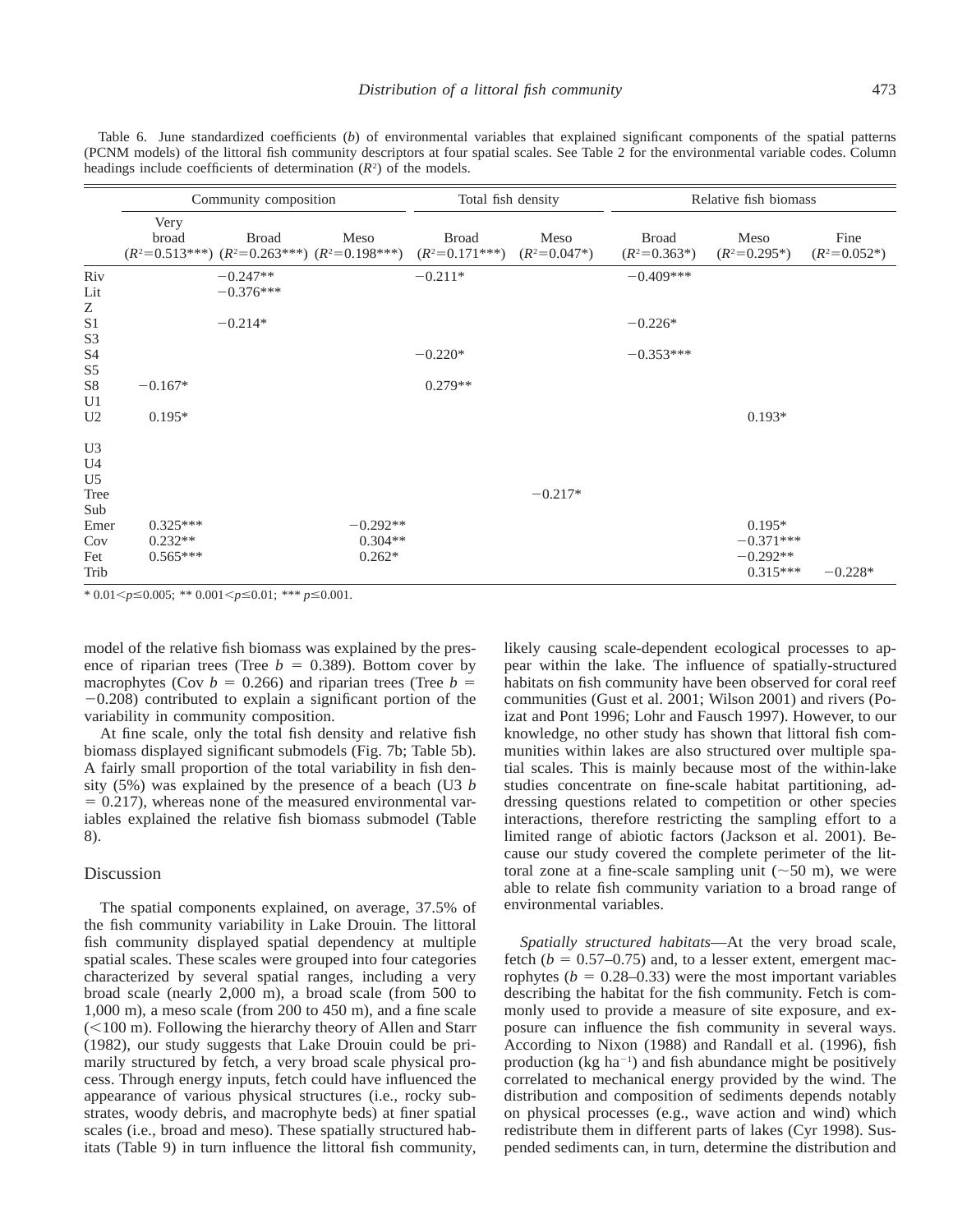

Fig. 6. Map of Lake Drouin showing (a) the forecasted values of the community composition and the total fish density and (b) relative fish biomass in June. (c) The three fish community descriptors in August at the meso scale (300–500 m). The size of the bubbles is proportional to the forecasted values. The species marked with  $(+)$  and  $(-)$  are abundant in the filled and empty bubbles, respectively; see Table 4 for details. Species codes are given in Table 1.

biomass of benthic organisms (Burkholder 1992), which might provide food resources for the fish. Fetch might also indirectly affect macrophyte growth, which in turn can procure refuges to certain fish species. Intermediate fetch has a positive effect on macrophyte growth (Keddy 1983) and, as several studies have shown, macrophytes positively affect the density of littoral fish within a lake (Hinch and Collins 1993). In our study, fetch and emergent macrophytes were not correlated. They were, however, always associated with the same spatial scales (very broad and meso) in both months. Because we sampled the macrophytes and the fetch



Fig. 7. Map of Lake Drouin showing (a) the forecasted values of the community composition and the relative fish biomass in June. (b) The total fish density and the relative fish biomass in August at the fine scale  $(<100 \text{ m})$ . The size of the bubbles is proportional to the forecasted values. The species marked with  $(+)$  and  $(-)$  are abundant in the filled and empty bubbles, respectively; see Table 4 for details. Species codes are given in Table 1.

on only two occasions within each season, we might not have covered a sufficient temporal scale to observe a potential positive relationship.

Habitats at broad scale (500–1,000 m) were composed of heterogeneous physical substrates ranging from rocks and boulders ( $b = 0.21{\text -}0.54$ ) to woody debris ( $b = 0.28$ ) and low littoral slopes. Studies in lakes with limited growth of macrophytes have shown that rocky and woody substrates have the same ecological importance as macrophytes in structuring fish communities (Beauchamp et al. 1994; Falcon et al. 1996). Interstices between rocks serve as refuges from predation for small fish and benthic species (Beauchamp et al. 1994). According to Aumen et al. (1990), woody debris and coarse rocky substrates positively affect nutrient recycling by providing suitable substrates for colonization by heterotrophic microorganisms and algae, thereby procuring food resources to fish.

Habitats described at the meso scale included organic bottom, macrophytes, and riparian trees. However, only low proportions of the variability of the community descriptors were explained by these environmental variables at that scale  $(R^2 = 0.05{\text -}0.30)$ . The influence of wooded riparian zones on fish communities has received much attention in stream ecosystems (Collares-Pereira et al. 1995; Jones et al. 1999).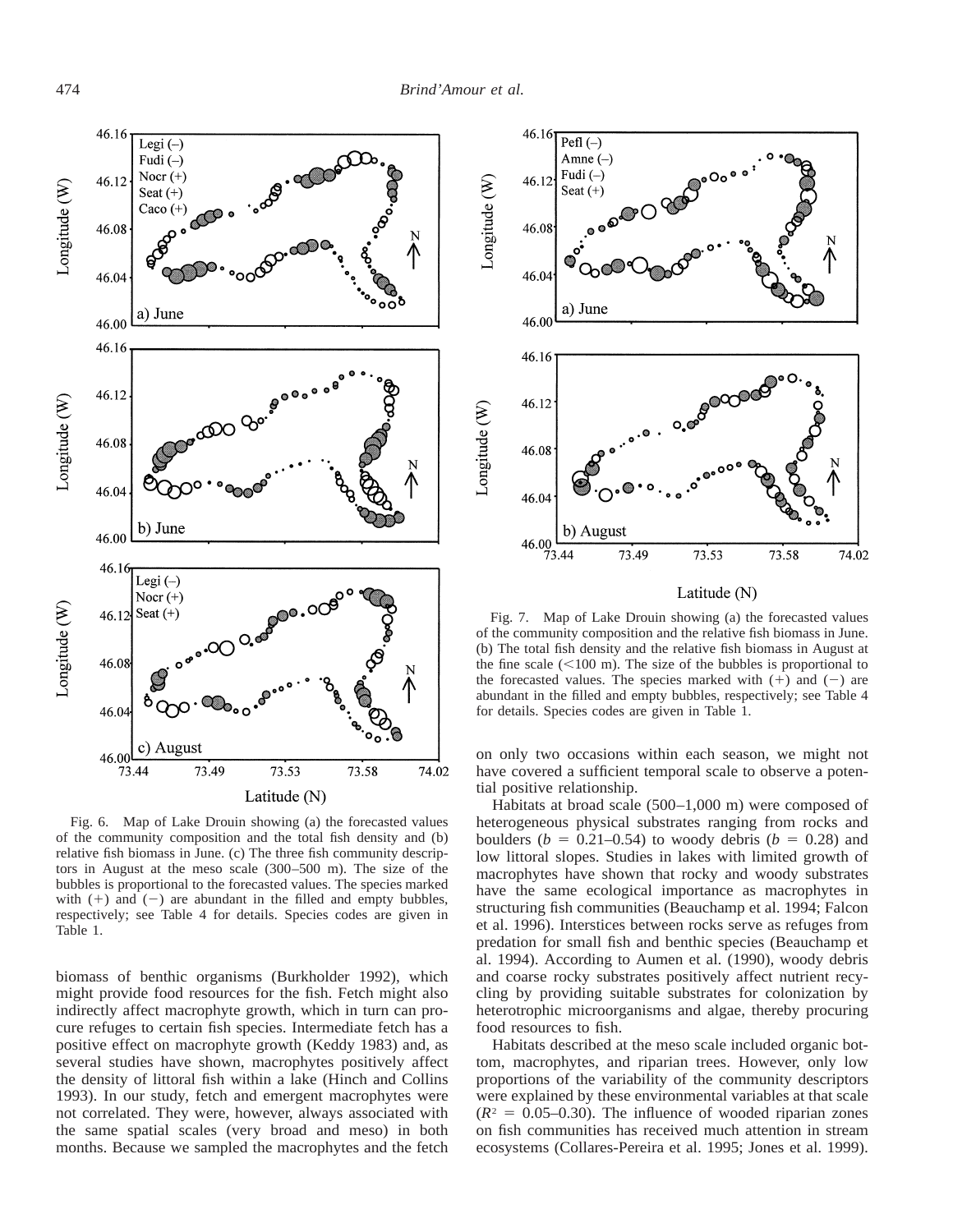|                | Community     | Total fish    | Relative      |               |
|----------------|---------------|---------------|---------------|---------------|
|                | composition   | abundance     | fish biomass  |               |
| PCNM no.       | $(R^2=0.231)$ | $(R^2=0.483)$ | $(R^2=0.458)$ | Spatial scale |
| 1              | 0.100         |               |               | Very broad    |
| $\overline{c}$ | $-0.397$      | $-0.300$      | $-0.251$      | Very broad    |
| 3              | $-0.511$      | $-0.172$      | $-0.264$      | <b>Broad</b>  |
| $\overline{4}$ | $-0.024$      |               |               | <b>Broad</b>  |
| 5              |               | $-0.234$      | $-0.179$      | <b>Broad</b>  |
| 6              | $-0.067$      |               | $-0.164$      | <b>Broad</b>  |
| 7              | 0.071         |               |               | <b>Broad</b>  |
| 8              | $-0.240$      | $-0.200$      |               | <b>Broad</b>  |
| 11             | $-0.223$      | $-0.224$      |               | Meso          |
| 12             | $-0.204$      |               |               | Meso          |
| 13             | 0.052         |               |               | Meso          |
| 14             | $-0.234$      |               |               | Meso          |
| 15             |               |               | $-0.185$      | Meso          |
| 19             | 0.293         | 0.245         | 0.344         | Meso          |
| 22             | $-0.097$      |               |               | Meso          |
| 24             | $-0.271$      |               |               | Meso          |
| 32             | $-0.368$      | $-0.170$      |               | Meso          |
| 39             |               | $-0.171$      |               | Fine          |
| 42             |               |               | 0.193         | Fine          |
| 45             | $-0.011$      |               |               | Fine          |
| 50             |               | 0.205         | 0.202         | Fine          |
| 53             | 0.225         |               |               | Fine          |
| 56             |               | $-0.179$      | $-0.189$      | Fine          |
| 58             |               | 0.164         |               | Fine          |

Table 7. Regression/canonical coefficients for standardized variables of fish community descriptors detected at different spatial scales in August. Column headings include coefficients of determination  $(R^2)$  for the whole spatial model.

In a recent study, Jones et al. (1999) found that the density of fish (number  $m^{-2}$ ) in streams increased with an increase in the development of the riparian forest. Wipfli (1997) suggested that leaves and insects falling from riparian vegetation into the water are trapped in interstices, where they can contribute to enhance habitat quality. According to Miller (1986), riparian vegetation was an important determinant of primary production in a stream. It is a major source of food for stream invertebrates, and it influences the production of aquatic plants by limiting solar energy. Our study suggests that this might also be the case in the littoral zone of lakes.

Patches of high and low forecasted values of relative fish biomass and of *P. flavescens, A. nebulosus, S. atromaculatus,* and *F. diaphanus* were associated with the fine spatial scale, but no environmental variables could explain the spatial dependency at that scale; in the best cases, the association was weak ( $R^2 \approx 0.05$ ). Spatial structures found at fine scale could be the result of spatial autocorrelation generated by biotic processes, such as reproduction (Legendre 1993). Indeed, species interactions likely occur among individual neighbors at a very fine scale. Several studies have suggested that the decreasing importance of abiotic factors at finer scales could indicate that the biotic factors, such as species interactions, were more important in structuring the communities at finer than at broader scales (Pinel-Alloul et al. 1999). Results at finer scales could also be explained by our sampling strategy. We might not have adequately measured abiotic variability occurring at the finer spatial scales (Weav-

er et al. 1996; Jackson et al. 2001). For instance, some fish might have displayed patterns within the water column by taking up positions at different heights above the substrate (Werner et al. 1977). Unfortunately, our sampling resolution did not segment the water column vertically, so that vertical segregation within the fish community could not be assessed.

*Temporal scale*—The fish community displayed a similar spatial structure in both months. The spatial component explained on average over 36% and 39% of the fish community variability in June and August, respectively. However, compared with June, the environmental variables explained a higher proportion of variance of the fish community descriptors in August. This was particularly apparent for the broader spatial scales for which the difference reached almost 25%. This result could be explained by the more physically structured littoral zones of lakes in late summer than in spring. Macrophyte growth in north temperate lakes reaches its maximum in August; this was also observed in our study in which the density of emergent macrophytes was more than twice as high in August (average  $7.50 \pm 12.70$  stems m<sup>-2</sup>) than it was in June (average  $3.25 \pm 6.38$  stems m<sup>-2</sup>). Several studies have shown the positive relationship between habitat complexity and the abundance of fish (Eadie and Keast 1984; Eklöv 1997; Weaver et al. 1997). Colonization by heterotrophic microorganisms and algae on various substrates (e.g., macrophytes, boulders) also peaks at that period in temperate lakes (Lehmann et al. 1994), thereby providing food resources for fish.

*Species specialization*—The same trends in species assemblages were observed at various spatial and temporal scales in our study. We grouped the species according to the range of spatial scales to which they were associated (Kolasa 1989). Because different features of habitats can be described at different spatial scales, the species of broad ecological range (i.e., generalists) should be more variable at broader spatial scales and use a wider range of spatial scales than species of narrow ecological range (i.e., specialists; Fig. 8). This hypothesis is based on the idea that the generalists are able to easily shift and choose between different types of habitat that provide resource requirements of different qualities.

On the basis of the scale dependency that species displayed, we identified two functional groups in Lake Drouin. The first group, the cyprinids and small-sized species (*N crysoleucas, S. atromaculatus,* and *F. diaphanus*) were associated either with a wide range of spatial scales (from 450 m to 2 km) or at broader spatial scales (broad, very broad), thereby displaying more generalist distributions. They used different types of habitat, including exposed sites, emergent macrophytes, and boulders. According to Morris (1987), species sharing similar habitats should also display similar spatial patterns. This is supported by our results because *N. crysoleucas* and *S. atromaculatus* displayed similar spatial and temporal distributions. They were associated with the same habitat characteristics: a high percentage (75%) of plant cover and the presence of woody debris and rocky substrates. Cyprinids are commonly associated with complex habitat structures, such as dense macrophyte beds and rocky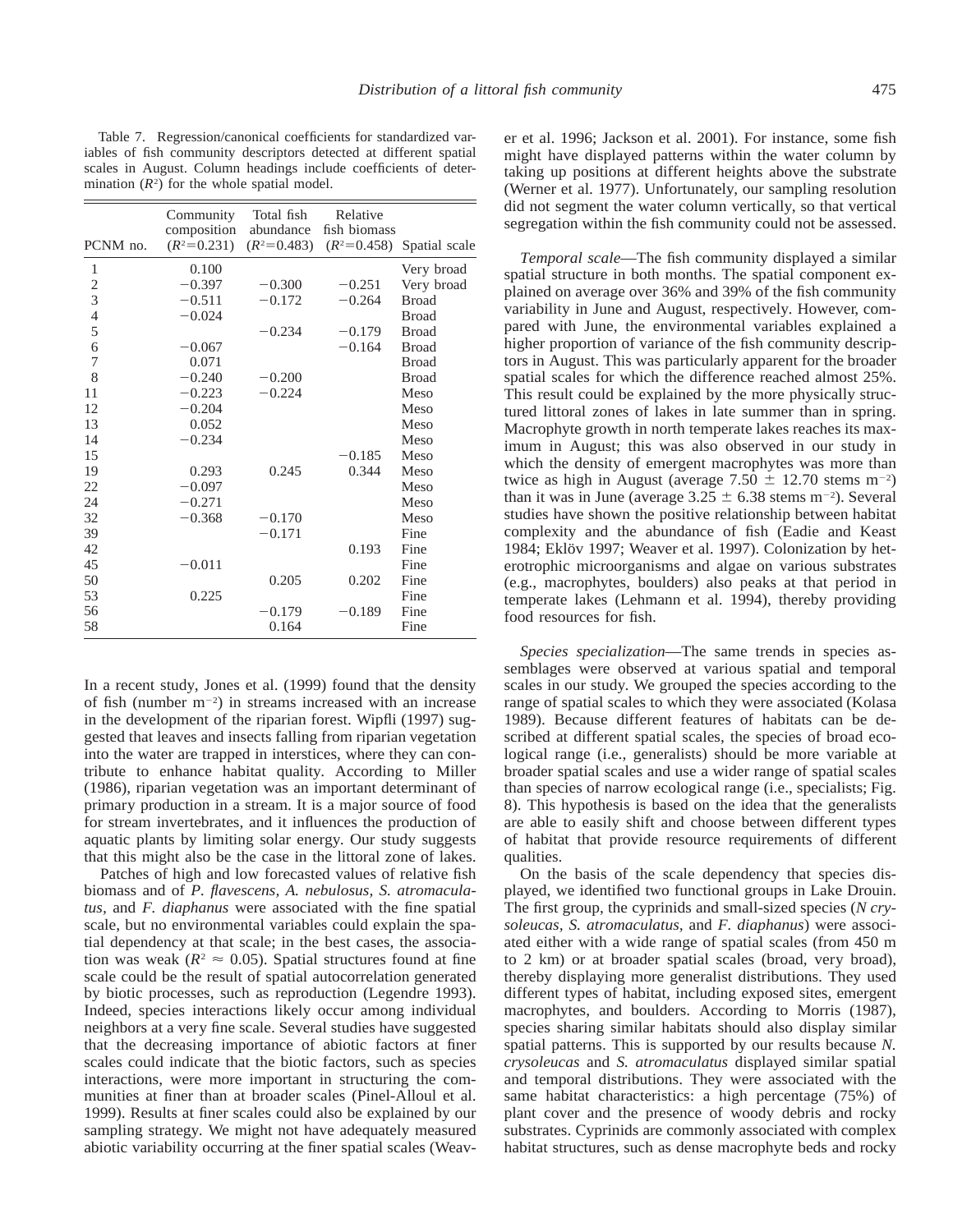|                      |                                | Community composition          |                        |                              | Total fish density              |                        |                              | Relative fish biomass          |                          |
|----------------------|--------------------------------|--------------------------------|------------------------|------------------------------|---------------------------------|------------------------|------------------------------|--------------------------------|--------------------------|
|                      | $(R^2=0.720***)$<br>Very broad | $(R^2=0.140**$<br><b>Broad</b> | $(R^2=0.130*)$<br>Meso | $(R^2=0.760*)$<br>Very broad | $(R^2=0.289**)$<br><b>Broad</b> | $(R^2=0.047*)$<br>Fine | $(R^2=0.760*)$<br>Very broad | $(R^2=0.331*)$<br><b>Broad</b> | $(R^2=0.152***)$<br>Meso |
| Riv<br>ii            |                                |                                |                        | $0.126*$                     |                                 |                        | $0.126*$                     |                                |                          |
|                      |                                |                                |                        | $0.109*$                     |                                 |                        | $0.109*$                     |                                |                          |
| S <sub>3</sub>       |                                |                                |                        |                              |                                 |                        |                              | $-0.316**$                     |                          |
| SS<br>S <sub>4</sub> |                                | $-0.373*$                      |                        |                              | $-0.420***$                     |                        |                              | $-0.536***$                    |                          |
| S8                   |                                |                                |                        |                              | $0.279**$                       |                        |                              |                                |                          |
|                      |                                |                                |                        |                              |                                 |                        |                              |                                |                          |
| <b>SSSSES</b>        |                                |                                |                        |                              |                                 | $0.217*$               |                              |                                |                          |
|                      | $-0.197**$                     |                                | $0.209*$               | $-0.194***$                  |                                 |                        | $-0.194***$                  | $-0.215*$                      | 0.389***                 |
|                      |                                |                                |                        |                              |                                 |                        |                              |                                |                          |
| Emer                 | $-0.267***$                    |                                |                        | $-0.160**$                   |                                 |                        | $-0.160**$                   |                                |                          |
| CoV                  | $-0.177**$                     |                                | $-0.263**$             |                              |                                 |                        |                              | $-0.250**$                     |                          |
| Fet                  | $-0.749***$                    |                                |                        | $-0.802***$                  |                                 |                        | $-0.802***$                  |                                |                          |
| Trib                 |                                |                                |                        |                              |                                 |                        |                              |                                |                          |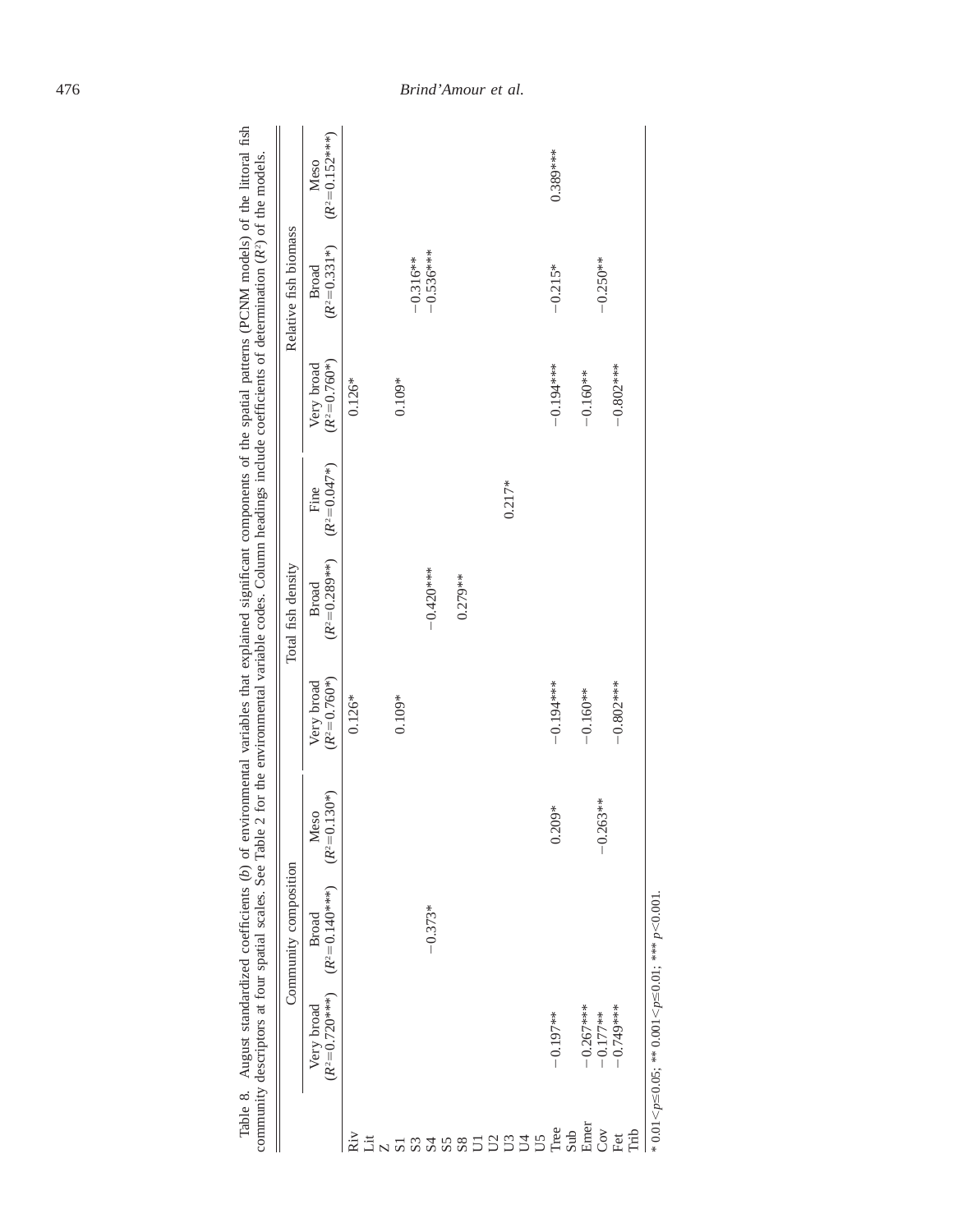| Spatial scale                       | Theme                    | Habitat characteristics | <b>Subclass</b> | Description                                   |
|-------------------------------------|--------------------------|-------------------------|-----------------|-----------------------------------------------|
| Very broad $(\sim 2,000 \text{ m})$ | Exposed emergent         | Wave exposure           | High            | Fetch: $340-1,406$ m                          |
|                                     |                          |                         | Low             | Fetch: $0.00-340$ m                           |
|                                     |                          | Emergent macrophyte     | High            | Emergent (Jun) $>8.50$ stems m <sup>-2</sup>  |
|                                     |                          |                         |                 | Emergent (Aug) $>42.75$ stems m <sup>-2</sup> |
| Broad $(500-1,000 \text{ m})$       | Heterogeneous substrates | Littoral slope          | Low             | Mean of $0.28$                                |
|                                     |                          | <b>Substrates</b>       | Rocky           | Rock and boulder areas                        |
|                                     |                          |                         | Woody           | Woody debris and tree logs                    |
| Meso $(300 - 500$ m)                | Trees/organic bottom     | Riparian use            | <b>Trees</b>    | Presence of riparian trees                    |
|                                     |                          | Organic bottom          | High            | Percent cover (both months) $>75\%$           |
| Fine $(< 100 \text{ m})$            | Undescribed              | Tributaries             | Presence        | Very low explained variability $(<1\%)$       |

Table 9. Habitat classification based on the environmental variables associated with the four spatial submodels.

substrates (Eklöv 1997; Weaver et al. 1997). They remain forage fish for piscivores during most of their life cycles (Lane et al. 1996), and they have the ability to use different types of habitat in order to exploit peaks of prey abundances and available refuges through the summer. According to Werner et al. (1977), competition among these species is likely to occur within these habitats at a spatial resolution beyond our sampling grain.

The second functional group was composed of species displaying changes in their spatial distributions at different times. These species showed a specialist distribution in June and a generalist distribution in August. *P. flavescens* and *A. nebulosus* displayed a pattern of variability at fine scales in June and shifted to a pattern of variability at the broad scale in August. None of the environmental variables measured could explain their distributions in June, whereas in August, they were associated with rocky substrates. Both species



Fig. 8. Schematic structure of three functional groups based on the associations of the species with different ranges of spatial scales.

were found in the same locations of the lake during both months. Several studies conducted on littoral fish species have found that different foraging strategies might preclude competition and favor coexistence between species (Werner and Hall 1976). We are not aware of other studies showing the co-occurrence of *P. flavescens* and *A. nebulosus*; however, our finding in this respect could be explained by temporal segregation in their feeding behavior. The black bullhead is a chemosensory bottom feeder, feeding at night, whereas the yellow perch is an active, diurnal, and wideranging hunter (Werner et al. 1977). Therefore, the two species can utilize the same habitat, feeding at different times of the day.

Temporal specialization was also observed for *L. gibbosus.* Variation in this species was associated with the meso scale in June but exhibited a multiscale distribution in August. This species is nesting in early spring. During that period, it is known to use areas of aquatic vegetation (Breder and Rosen 1966) and organic bottom such as that found at the meso scale of our study. In August, *L. gibbosus* displayed a more generalist distribution, being associated with several habitats across the lake (ranging from low fetch/high emergent density to high percentage of plant cover/presence of riparian trees). Our observations agreed with those of Werner et al. (1977), who found that the early August distribution of *L. gibbosus* in Lawrence Lake was evenly spread across habitats, indicating no specific association with environmental characteristics during that period.

Our study suggests that the littoral zone of lakes can be described as a landscape composed of multiple habitat layers of various sizes and qualities influencing the fish community. From a practical perspective, analyses like ours might allow scientists to better plan effective sampling schemes (Sale 1998). For instance, when information suggests that a species, such as *N. crysoleucas,* possesses a multiscale distribution, the use of hierarchical or stratified designs might be preferable to a single-scale approach. From a management perspective, the statistical method applied in our study could help delineate units of conservation for which management actions could be developed, to favor locations with high values of estimated abundance or biomass of certain species. From a fundamental perspective, our study supports the idea that habitat has a hierarchical spatial structure, suggesting the multiscale influences of the environment on the structure of fish communities. The association between fish commu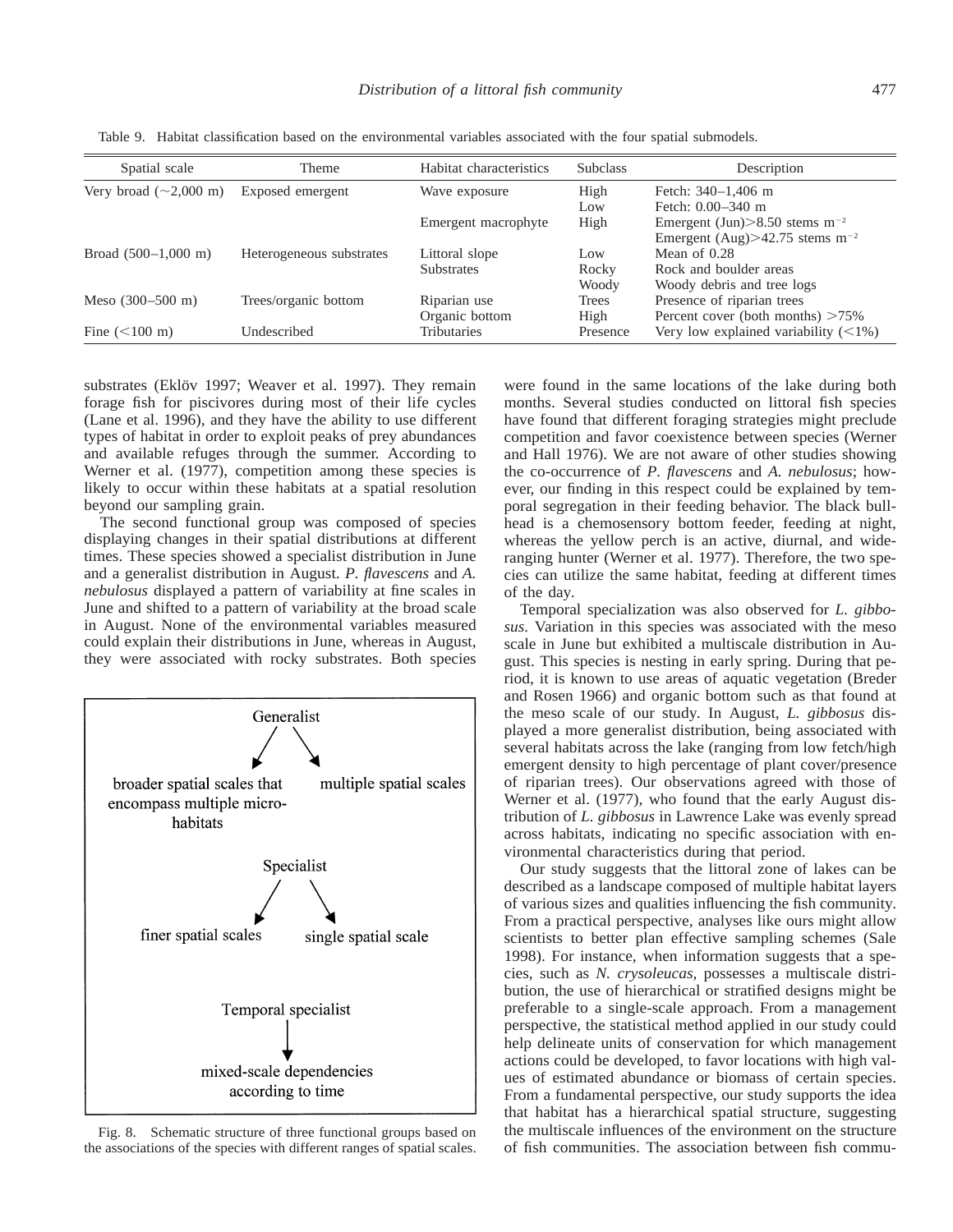nity descriptors (community composition, total fish density, and relative fish biomass) and specific environmental variables at different spatial scales supports this point of view. The identification of the relative importance of spatial and temporal variation in the littoral fish community might present a framework for future development of fish habitat models on the basis of the spatial scales at which the fish are responding. It is tempting to speculate that habitat models that are based on variables associated with different spatial scales could improve the predictions of fish–habitat relationships because these models integrate much more information on different habitat requirements of fish species.

### *References*

- ALLEN, T. F. H., AND T. B. STARR. 1982. Hierarchy: Perspectives for ecological complexity. The Univ. of Chicago Press.
- AUMEN, N. G., C. P. HAWKINS, AND S. V. GREGORY. 1990. Influence of woody debris on nutrient retention in catastrophically disturbed streams. Hydrobiologia **190:** 183–192.
- BEAUCHAMP, D. A., E. R. BYRON, AND W. A. WURTSBAUGH. 1994. Summer habitat use by littoral-zone fishes in Lake Tahoe and the effects of shoreline structures. N. Am. J. Fish. Manage. **14:** 385–394.
- BORCARD, D., AND P. LEGENDRE. 2002. All-scale spatial analysis of ecological data by means of principal coordinates of neighbor matrices. Ecol. Model. **153:** 51–68.
- , P. LEGENDRE, C. AVOIS-JACQUET, AND H. TUOMISTO. 2004. Dissecting the spatial structure of ecological data at multiple scales. Ecology **85:** 1826–1832.
- BREDER, C. M. J., AND D. E. ROSEN. 1966. Modes of reproduction in fishes. Natural History Press Garden City.
- BRIND'AMOUR, A., AND D. BOISCLAIR. 2004. Comparison between two sampling methods to evaluate the structure of fish communities in the littoral zone of lakes. J. Fish Biol. **65:** 1372– 1384.
- BULT, T. P., R. L. HAEDRICH, AND D. C. SCHNEIDER. 1998. New technique describing spatial scaling and habitat selection in riverine habitats. Regul. Rivers: Res. Manage. **14:** 107–118.
- BURKHOLDER, J. M. 1992. Phytoplankton and episodic suspended [sediment loadings: Phosphate partitioning and mechanisms for](http://www.aslo.org/lo/pdf/vol_37/issue_5/0974.pdf) survival. Limnol. Oceanogr. **37:** 974–988.
- COLLARES-PEREIRA, M. J., M. F. MAGALHAES, A. M. GERALDES, AND M. M. COEHLO. 1995. Riparian ecotones and spatial variation of fish assemblages in Portuguese lowland streams. Hydrobiologia **303:** 93–101.
- CYR, H. 1998. Effects of wave disturbance and substrate slope on sediment characteristics in the littoral zone of small lakes. Can. J. Fish. Aquat. Sci. **55:** 967–976.
- DUNGAN, J. L., AND OTHERS. 2002. A balanced view of scale in spatial analysis. Ecography **25:** 626–640.
- EADIE, J. M., AND A. KEAST. 1984. Resource heterogeneity and fish species diversity in lakes. Can. J. Zool. **62:** 1689–1695.
- EKLÖV, P. 1997. Effects of habitat complexity and prey abundance on the spatial and temporal distributions of perch (*Perca fluviatilis*) and pike (*Esox lucius*). Can. J. Fish. Aquat. Sci. **54:** 1520–1531.
- FALCON, J. M., S. A. BORTONE, A. BRITO, AND C. M. BUNDRICK. 1996. Structure of and relationships within and between the littoral, rock-substrate fish communities off four islands in the Canarian Archipelago. Mar. Biol. **125:** 215–231.
- GOZLAN, R. E., S. MASTRORILLO, F. DAUBA, J.-N. TOURENQ, AND G. H. COPP. 1998. Multi-scale analysis of habitat use during

late summer for  $0+$  fishes in the River Garonne (France). Aquat. Sci. **60:** 99–117.

- GUST, N., J. H. CHOAT, AND M. I. MCCORMICK. 2001. Spatial variability in reef fish distribution, abundance, size and biomass: A multi-scale analysis. Mar. Ecol. Prog. Ser. **214:** 237–251.
- HARMELIN-VIVIEN, M. L., AND OTHERS. 1985. Évaluation visuelle des peuplements et populations de poissons: Méthodes et proble`mes. Rev. Ecol. (Terre et Vie) **40:** 466–539.
- HINCH, S. G., AND N. C. COLLINS. 1993. Relationships of littoral fish abundance to water chemistry and macrophyte variables in central Ontarion lakes. Can. J. Fish. Aquat. Sci. **50:** 1870– 1878.
- IMHOF, J. G., J. FITZGIBBON, AND W. K. ANNABLE. 1996. A hierarchical evaluation system for characterizing watershed ecosystems for fish habitat. Can. J. Fish. Aquat. Sci. **53:** 312–326.
- JACKSON, D. A., P. R. PERES-NETO, AND J. D. OLDEN. 2001. What controls who is where in freshwater fish communities—the roles of biotic, abiotic, and spatial factors. Can. J. Fish. Aquat. Sci. **58:** 157–170.
- JONES, E. B. D., G. S. HELFMAN, J. O. HARPER, AND P. V. BOLSTAD. 1999. Effects of riparian forest removal on fish assemblages in southern Appalachian streams. Conserv. Biol. **13:** 1454–1465.
- KEAST, A., AND J. HARKER. 1977. Strip counts as a means of determining densities and habitat utilization patterns in lake fishes. Environ. Biol. Fish. **1:** 181–188.
- KEDDY, P. A. 1983. Shoreline vegetation in Axe Lake, Ontarion: Effects of exposure on zonation patterns. Ecology **64:** 331– 344.
- KOLASA, J. 1989. Ecological systems in hierarchical perspective: Breaks in community structure and other consequences. Ecology **70:** 36–47.
- LANE, J. A., C. B. PORTT, AND C. K. MINNS. 1996. Adults habitat characteristics of Great Lakes fishes. Can. Manuscr. Rep. Fish. Aquat. Sci. **2358:** 1–42.
- LEGENDRE, P. 1993. Spatial autocorrelation: Trouble or new paradigm? Ecology **74:** 1659–1673.
- , AND E. D. GALLAGHER. 2001. Ecologically meaningful transformations for ordination of species data. Oecologia **129:** 271–280.
- LEHMANN, A., J.-M. JACQUET, AND J.-B. LACHAVANNE. 1994. Contribution of GIS to submerged macrophyte biomass estimation and community structure modeling, Lake Geneva, Switzerland. Aquat. Bot. **47:** 99–117.
- LOHR, S. C., AND K. D. FAUSCH. 1997. Multiscale analysis of natural variability in stream fish assemblages of a western Great Plains watershed. Copeia **1997:** 706–724.
- MENGE, B. A., AND A. M. OLSON. 1990. Role of scale and environmental factors in regulation of community structure. TREE **5:** 52–57.
- MILLER, E. 1986. Effects of forest practices on relationships between riparian area and aquatic ecosystems, p. 172–179. *In* Proceedings: 1985 national convention [eds.], Society of American Foresters.
- MORRIS, D. W. 1987. Ecological scale and habitat use. Ecology **68:** 362–369.
- [NIXON, S. W. 1988. Physical energy inputs and the comparative](http://www.aslo.org/lo/pdf/vol_33/issue_4_part_2/1005.pdf) ecology of lake and marine ecosystems. Limnol. Oceanogr. **33:** 1005–1025.
- PINEL-ALLOUL, B., AND OTHERS. 1999. Large-scale spatial heterogeneity of macrozooplankton in lake Geneva. Can. J. Fish. Aquat. Sci. **56:** 1437–1451.
- POIZAT, G., AND D. PONT. 1996. Multi-scale approach to specieshabitat relationships: Juvenile fish in a large river section. Freshw. Biol. **36:** 611–622.
- RANDALL, R. G., C. K. MINNS, V. W. CAIRNS, AND J. E. MOORE. 1996. The relationship between an index of fish production and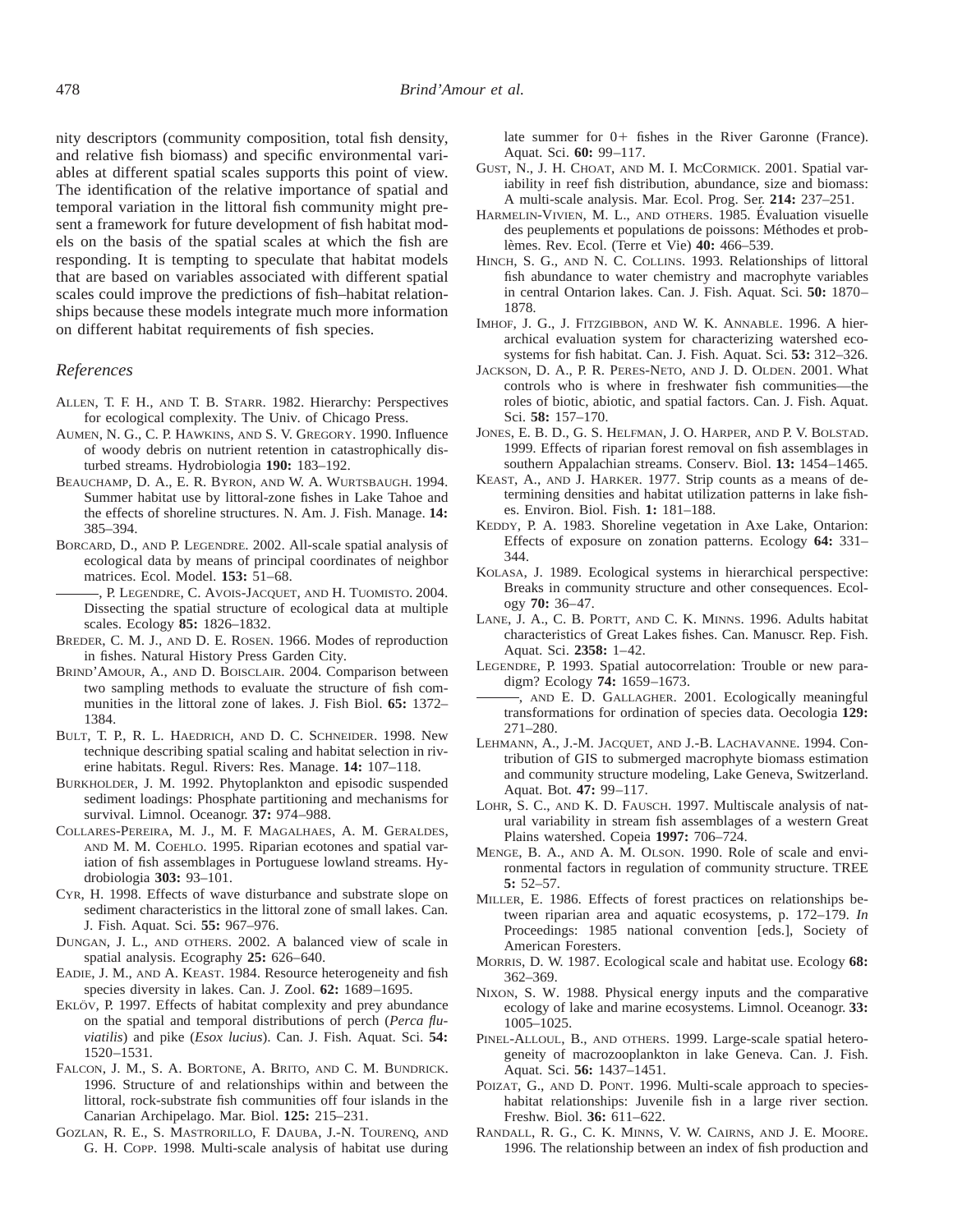submerged macrophytes and other habitat features at three littoral areas in the Great Lakes. Can. J. Fish. Aquat. Sci. **53:** 35–44.

- RAO, C. R. 1964. The use and interpretation of principal component analysis in applied research. Sankhya Serie A **26:** 329–358.
- SALE, P. F. 1998. Appropriate spatial scales for studies of reef-fish ecology. Aust. J. Ecol. **23:** 202–208.
- SCHNEIDER, J. C., P. W. LAARMAN, AND H. GOWING. 2000. Length– weight relationships, p. 1–16. *In* J.C. Schneider [eds.], Manual of fisheries survey methods II: With periodic updates. Michigan Department of Natural Resources.
- SPSS. 1999. SPSS for Windows, release 10.0. SPSS Inc.
- SYMS, C. 1995. Multi-scale analysis of habitat association in a guild of blennioid fishes. Mar. Ecol. Prog. Ser. **125:** 31–43.
- TER BRAAK, C. J. F., AND P. SMILAUER. 1998. CANOCO reference manual and user's guide to canoco for Windows—software for canonical community ordination, version 4. M. Power.
- THOMPSON, A. R., J. T. PETTY, AND G. D. GROSSMAN. 2001. Multiscale effects of resource patchiness on foraging behaviour and habitat use by longnose dace, *Rhinichthys cataractae.* Freshw. Biol. **46:** 145–160.
- WEAVER, M. J., J. J. MAGNUSON, AND M. K. CLAYTON. 1996. Habitat heterogeneity and fish community structure: Inferences from north temperate lakes. Am. Fish. Soc. Symp. **16:** 335– 346.
- , , AND . 1997. Distribution of littoral fishes in structurally complex macrophytes. Can. J. Fish. Aquat. Sci. **54:** 2277–2289.
- WERNER, E. E., AND D. H. HALL. 1976. Niche shifts in sunfishes: Experimental evidence and significance. Science (Wash.) **191:** 404–406.
- , D. J. HALL, D. R. LAUGHLIN, D. J. WAGNER, L. A. WILS-MANN, AND F. C. FUNK. 1977. Habitat partitioning in a freshwater fish community. J. Fish. Res. Board Can. **34:** 360–370.
- WETZEL, R. G. 1990. Land–water interfaces: Metabolic and limnological regulators. Verh. Int. Ver. Theor. Angew. Limnol. **24:**  $6 - 24.$
- WIENS, J. A. 1976. Population responses to patchy environments. Annu. Rev. Ecol. Syst. **7:** 81–120.
- WILSON, S. 2001. Multiscale habitat associations of detrivorous blennies (Blenniidae: Salariini). Coral Reefs **20:** 245–251.
- WIPFLI, M. S. 1997. Terrestrial invertebrates as salmonid prey and nitrogen sources in streams: Contrasting old-growth and young-growth riparian forests in southeastern Alaska, U.S.A. Can. J. Fish. Aquat. Sci. **54:** 1259–1269.

*Received: 25 April 2004 Accepted: 20 September 2004 Amended: 13 October 2004*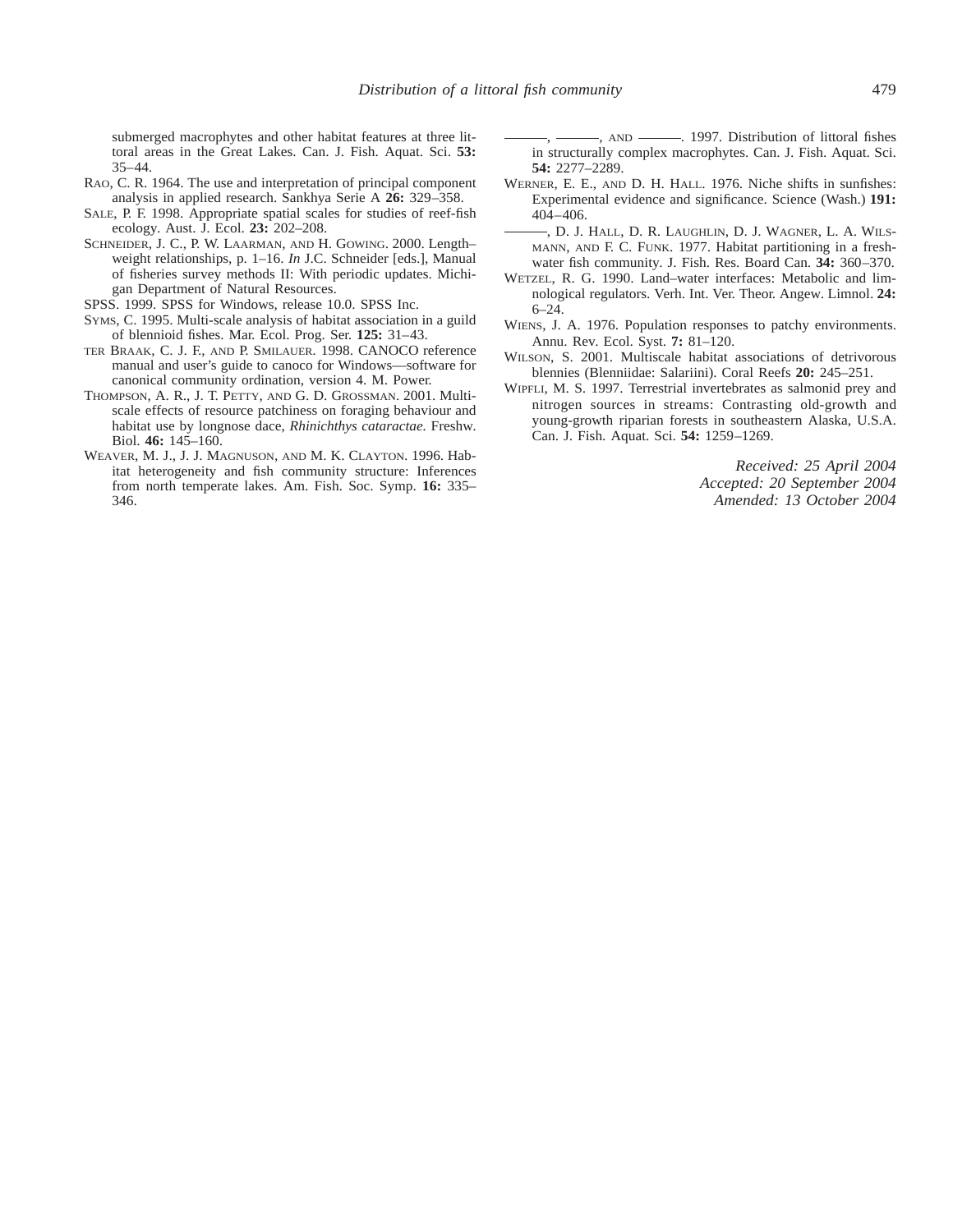Erratum : Distribution of a littoral fish community

We would like to acknowledge Dr Nicolas Lamouroux who identified this erratum. In the recently paper published by A. Brind'Amour, D. Boisclair, P. Legendre, and D. Borcard, the map of the observed value of the spatial distribution of the species, Fudi (*Fundulus diaphanus*) for the month of June (a) should have been the following: